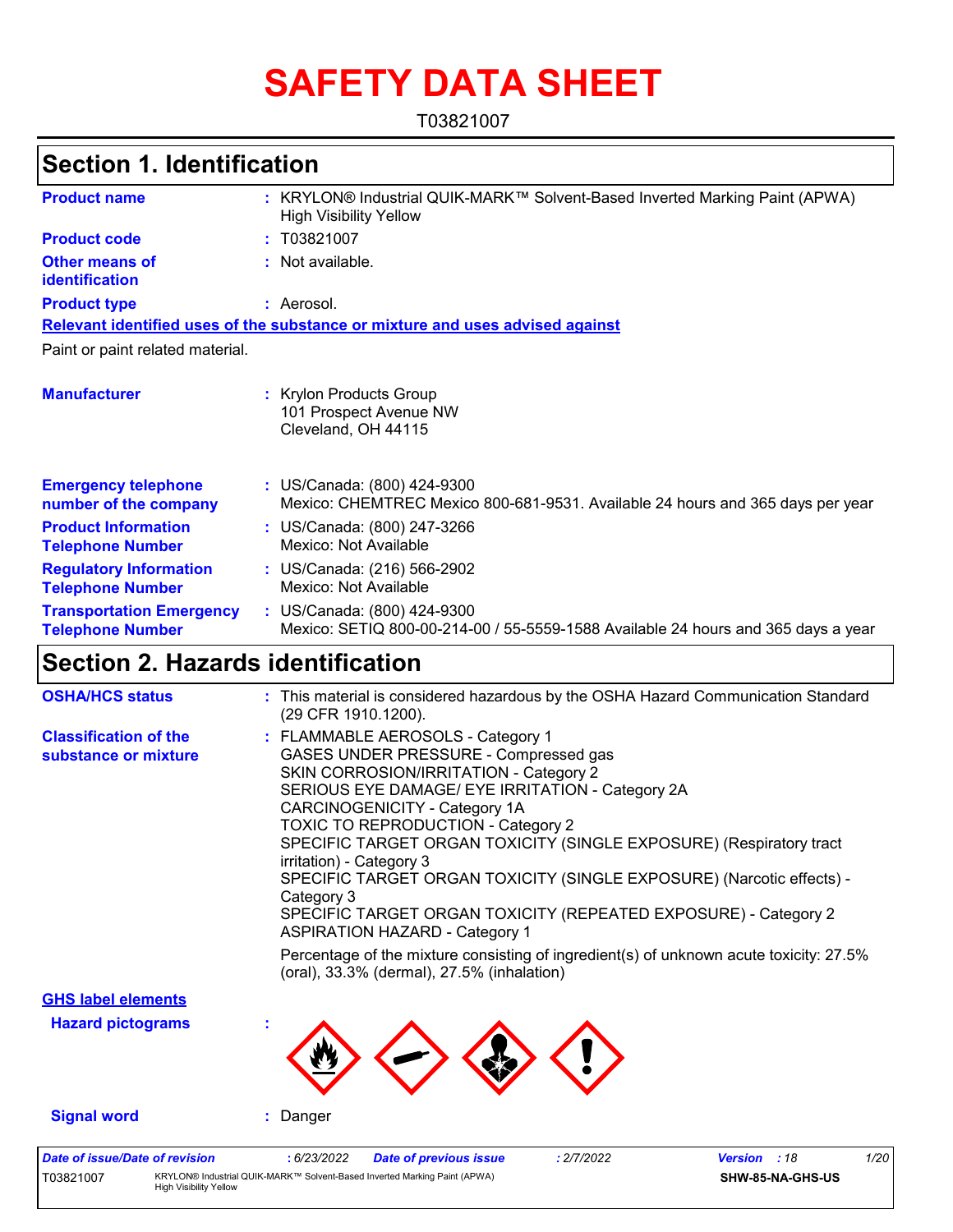# **Section 2. Hazards identification**

| <b>Hazard statements</b>                   | : Extremely flammable aerosol.<br>Contains gas under pressure; may explode if heated.<br>May be fatal if swallowed and enters airways.<br>Causes skin irritation.<br>Causes serious eye irritation.<br>May cause respiratory irritation.<br>May cause drowsiness or dizziness.<br>May cause cancer.<br>Suspected of damaging fertility or the unborn child.<br>May cause damage to organs through prolonged or repeated exposure.                                                                                                                                                                                                                                                                                                                                                                                                                                       |
|--------------------------------------------|-------------------------------------------------------------------------------------------------------------------------------------------------------------------------------------------------------------------------------------------------------------------------------------------------------------------------------------------------------------------------------------------------------------------------------------------------------------------------------------------------------------------------------------------------------------------------------------------------------------------------------------------------------------------------------------------------------------------------------------------------------------------------------------------------------------------------------------------------------------------------|
| <b>Precautionary statements</b>            |                                                                                                                                                                                                                                                                                                                                                                                                                                                                                                                                                                                                                                                                                                                                                                                                                                                                         |
| <b>Prevention</b>                          | : Obtain special instructions before use. Do not handle until all safety precautions have<br>been read and understood. Wear protective gloves, protective clothing and eye or face<br>protection. Keep away from heat, hot surfaces, sparks, open flames and other ignition<br>sources. No smoking. Do not spray on an open flame or other ignition source. Use<br>only outdoors or in a well-ventilated area. Do not breathe dust or mist. Wash<br>thoroughly after handling. Pressurized container: Do not pierce or burn, even after use.                                                                                                                                                                                                                                                                                                                            |
| <b>Response</b>                            | : IF exposed or concerned: Get medical advice or attention. IF INHALED: Remove<br>person to fresh air and keep comfortable for breathing. Call a POISON CENTER or<br>doctor if you feel unwell. IF SWALLOWED: Immediately call a POISON CENTER or<br>doctor. Do NOT induce vomiting. Take off contaminated clothing and wash it before<br>reuse. IF ON SKIN: Wash with plenty of water. If skin irritation occurs: Get medical<br>advice or attention. IF IN EYES: Rinse cautiously with water for several minutes.<br>Remove contact lenses, if present and easy to do. Continue rinsing. If eye irritation<br>persists: Get medical advice or attention.                                                                                                                                                                                                              |
| <b>Storage</b>                             | : Store locked up. Protect from sunlight. Do not expose to temperatures exceeding 50<br>°C/122 °F. Store in a well-ventilated place. Keep container tightly closed.                                                                                                                                                                                                                                                                                                                                                                                                                                                                                                                                                                                                                                                                                                     |
| <b>Disposal</b>                            | : Dispose of contents and container in accordance with all local, regional, national and<br>international regulations.                                                                                                                                                                                                                                                                                                                                                                                                                                                                                                                                                                                                                                                                                                                                                  |
| <b>Supplemental label</b><br>elements      | DELAYED EFFECTS FROM LONG TERM OVEREXPOSURE. Contains solvents which<br>can cause permanent brain and nervous system damage. Intentional misuse by<br>deliberately concentrating and inhaling the contents can be harmful or fatal. WARNING:<br>This product contains chemicals known to the State of California to cause cancer and<br>birth defects or other reproductive harm. FOR INDUSTRIAL USE ONLY. Adequate<br>ventilation required when sanding or abrading the dried film. If Adequate ventilation<br>cannot be provided wear an approved particulate respirator (NIOSH approved). Follow<br>respirator manufacturer's directions for respirator use. DELAYED EFFECTS FROM<br>LONG TERM OVEREXPOSURE. Abrading or sanding of the dry film may release<br>Crystalline Silica which has been shown to cause lung damage and cancer under long<br>term exposure. |
|                                            | Please refer to the SDS for additional information. Keep out of reach of children. Keep<br>upright in a cool, dry place. Do not discard empty can in trash compactor.                                                                                                                                                                                                                                                                                                                                                                                                                                                                                                                                                                                                                                                                                                   |
| <b>Hazards not otherwise</b><br>classified | : DANGER: Rags, steel wool, other waste soaked with this product, and sanding residue<br>may spontaneously catch fire if improperly discarded. Immediately place rags, steel<br>wool, other waste soaked with this product, and sanding residue in a sealed, water-filled,<br>metal container. Dispose of in accordance with local fire regulations.                                                                                                                                                                                                                                                                                                                                                                                                                                                                                                                    |

# **Section 3. Composition/information on ingredients**

| Substance/mixture     | : Mixture        |
|-----------------------|------------------|
| <b>Other means of</b> | : Not available. |
| <b>identification</b> |                  |

**CAS number/other identifiers**

| Date of issue/Date of revision |                                                                                                            | 6/23/2022 | <b>Date of previous issue</b> | 2/7/2022 | <b>Version</b> : 18 |                         | 2/20 |  |
|--------------------------------|------------------------------------------------------------------------------------------------------------|-----------|-------------------------------|----------|---------------------|-------------------------|------|--|
| T03821007                      | KRYLON® Industrial QUIK-MARK™ Solvent-Based Inverted Marking Paint (APWA)<br><b>High Visibility Yellow</b> |           |                               |          |                     | <b>SHW-85-NA-GHS-US</b> |      |  |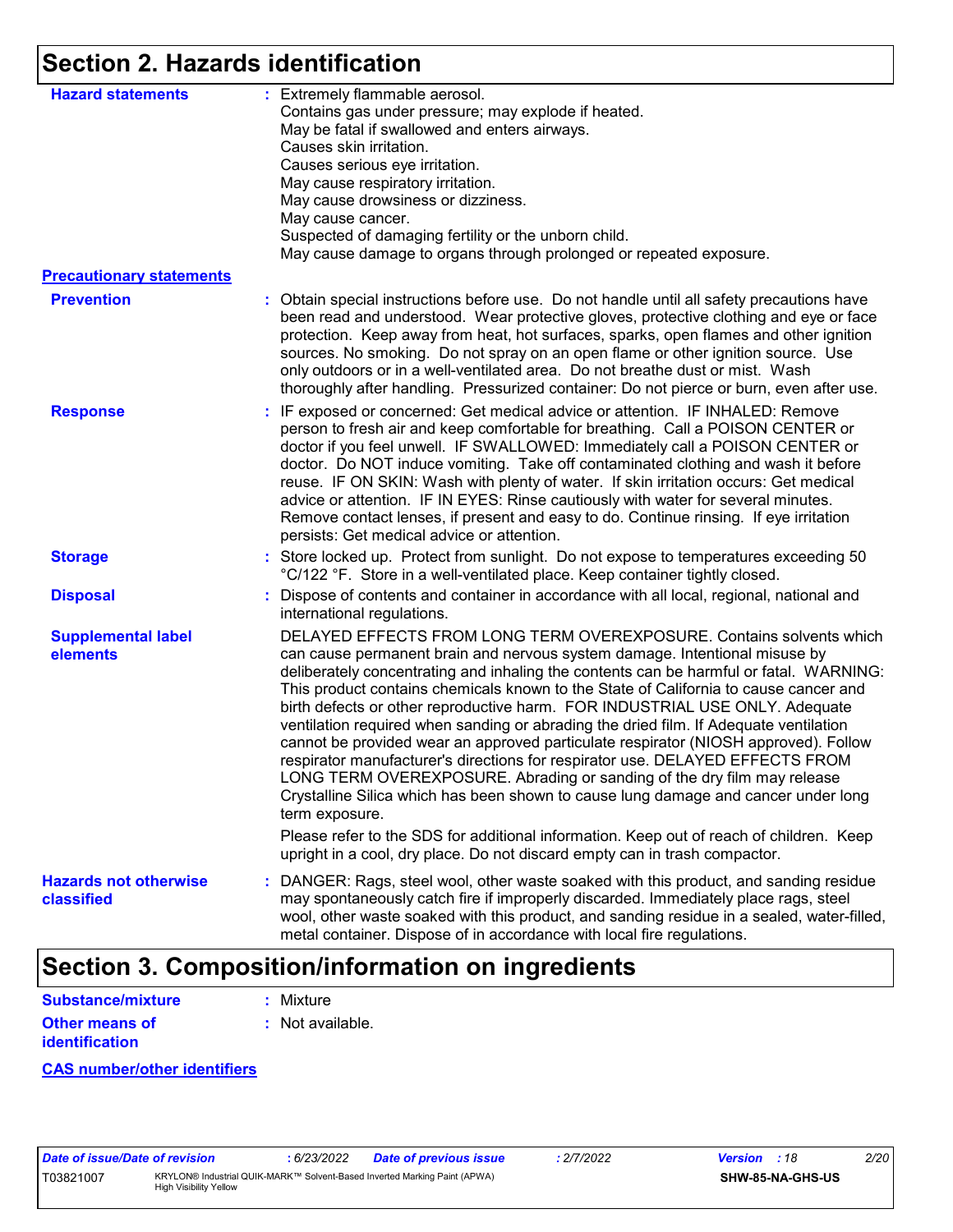### **Section 3. Composition/information on ingredients**

| <b>Ingredient name</b>                | % by weight | <b>CAS number</b> |
|---------------------------------------|-------------|-------------------|
| Lt. Aliphatic Hydrocarbon Solvent     | 210 - ≤25   | 64742-89-8        |
| Calcium Carbonate                     | 210 - ≤25   | 1317-65-3         |
| Acetone                               | 210 - ≤25   | 67-64-1           |
| Propane                               | 210 - ≤25   | 74-98-6           |
| <b>Butane</b>                         | 1≤10        | 106-97-8          |
| Toluene                               | ≤8.7        | 108-88-3          |
| Xylene, mixed isomers                 | $\leq 2.9$  | 1330-20-7         |
| <b>Titanium Dioxide</b>               | ∣≤1         | 13463-67-7        |
| Ethylbenzene                          | ∣<1         | 100-41-4          |
| Crystalline Silica, respirable powder | l≤0.3       | 14808-60-7        |

Any concentration shown as a range is to protect confidentiality or is due to batch variation.

**There are no additional ingredients present which, within the current knowledge of the supplier and in the concentrations applicable, are classified and hence require reporting in this section.**

**Occupational exposure limits, if available, are listed in Section 8.**

### **Section 4. First aid measures**

| <b>Description of necessary first aid measures</b> |                                                                                                                                                                                                                                                                                                                                                                                                                                                                                                                                                                                                                                                                                                                                                                                                                                                                                                                |
|----------------------------------------------------|----------------------------------------------------------------------------------------------------------------------------------------------------------------------------------------------------------------------------------------------------------------------------------------------------------------------------------------------------------------------------------------------------------------------------------------------------------------------------------------------------------------------------------------------------------------------------------------------------------------------------------------------------------------------------------------------------------------------------------------------------------------------------------------------------------------------------------------------------------------------------------------------------------------|
| <b>Eye contact</b>                                 | : Immediately flush eyes with plenty of water, occasionally lifting the upper and lower<br>eyelids. Check for and remove any contact lenses. Continue to rinse for at least 10<br>minutes. Get medical attention.                                                                                                                                                                                                                                                                                                                                                                                                                                                                                                                                                                                                                                                                                              |
| <b>Inhalation</b>                                  | : Remove victim to fresh air and keep at rest in a position comfortable for breathing. If it<br>is suspected that fumes are still present, the rescuer should wear an appropriate mask<br>or self-contained breathing apparatus. If not breathing, if breathing is irregular or if<br>respiratory arrest occurs, provide artificial respiration or oxygen by trained personnel. It<br>may be dangerous to the person providing aid to give mouth-to-mouth resuscitation.<br>Get medical attention. If necessary, call a poison center or physician. If unconscious,<br>place in recovery position and get medical attention immediately. Maintain an open<br>airway. Loosen tight clothing such as a collar, tie, belt or waistband. In case of<br>inhalation of decomposition products in a fire, symptoms may be delayed. The exposed<br>person may need to be kept under medical surveillance for 48 hours. |
| <b>Skin contact</b>                                | : Flush contaminated skin with plenty of water. Remove contaminated clothing and<br>shoes. Wash contaminated clothing thoroughly with water before removing it, or wear<br>gloves. Continue to rinse for at least 10 minutes. Get medical attention. Wash clothing<br>before reuse. Clean shoes thoroughly before reuse.                                                                                                                                                                                                                                                                                                                                                                                                                                                                                                                                                                                       |
| <b>Ingestion</b>                                   | : Get medical attention immediately. Call a poison center or physician. Wash out mouth<br>with water. Remove dentures if any. If material has been swallowed and the exposed<br>person is conscious, give small quantities of water to drink. Stop if the exposed person<br>feels sick as vomiting may be dangerous. Aspiration hazard if swallowed. Can enter<br>lungs and cause damage. Do not induce vomiting. If vomiting occurs, the head should<br>be kept low so that vomit does not enter the lungs. Never give anything by mouth to an<br>unconscious person. If unconscious, place in recovery position and get medical<br>attention immediately. Maintain an open airway. Loosen tight clothing such as a collar,<br>tie, belt or waistband.                                                                                                                                                        |

**Most important symptoms/effects, acute and delayed**

| <b>Potential acute health effects</b> |                                                                                                                              |
|---------------------------------------|------------------------------------------------------------------------------------------------------------------------------|
| Eye contact                           | : Causes serious eye irritation.                                                                                             |
| <b>Inhalation</b>                     | : Can cause central nervous system (CNS) depression. May cause drowsiness or<br>dizziness. May cause respiratory irritation. |
| <b>Skin contact</b>                   | : Causes skin irritation.                                                                                                    |

| Date of issue/Date of revision |                               | 6/23/2022 | Date of previous issue                                                    | 2/7/2022 | <b>Version</b> : 18 |                  | <i>3/20</i> |
|--------------------------------|-------------------------------|-----------|---------------------------------------------------------------------------|----------|---------------------|------------------|-------------|
| T03821007                      | <b>High Visibility Yellow</b> |           | KRYLON® Industrial QUIK-MARK™ Solvent-Based Inverted Marking Paint (APWA) |          |                     | SHW-85-NA-GHS-US |             |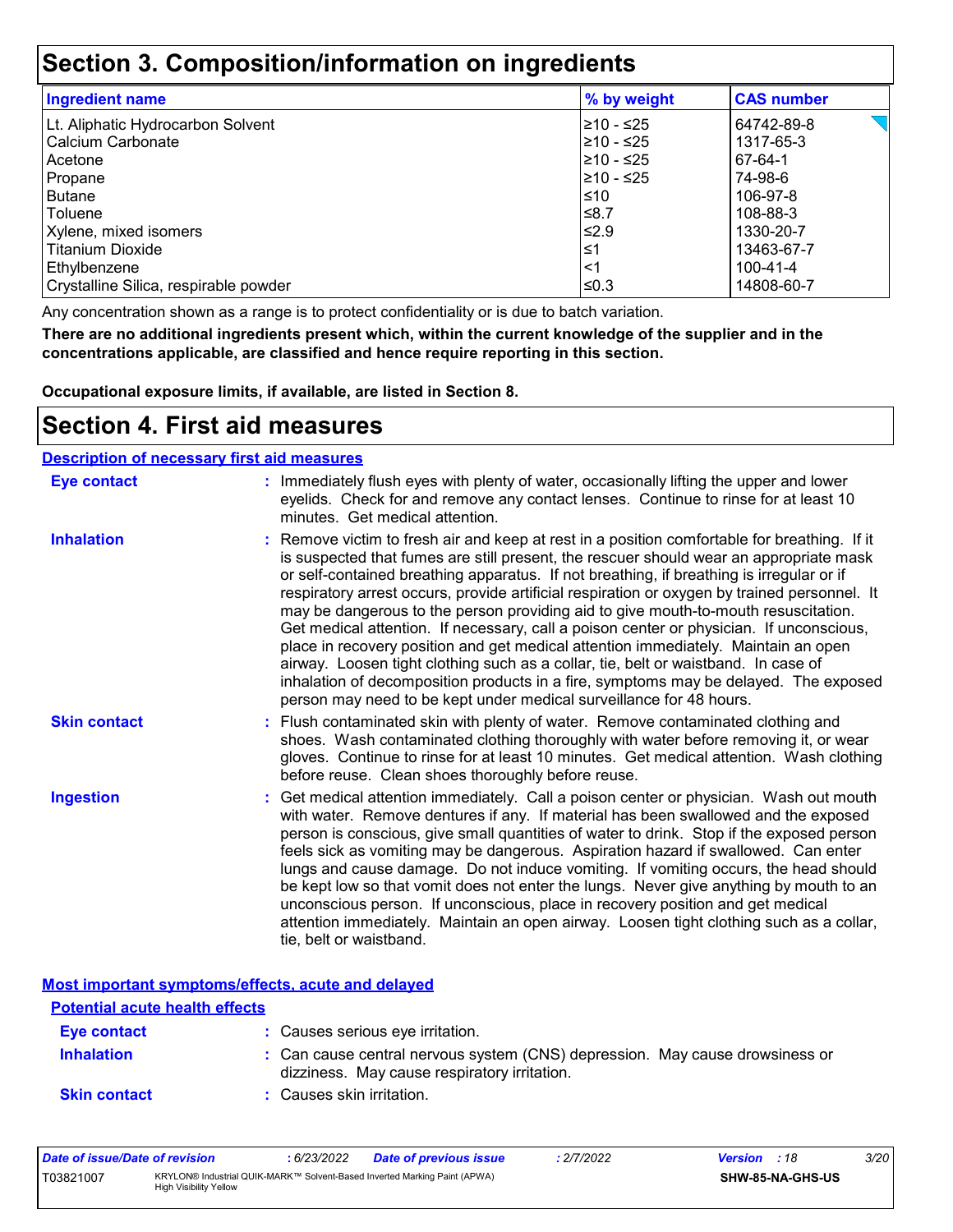# **Section 4. First aid measures**

| <b>Ingestion</b>                    | : Can cause central nervous system (CNS) depression. May be fatal if swallowed and<br>enters airways.                                                                                                                                                                                                                                                                                                           |
|-------------------------------------|-----------------------------------------------------------------------------------------------------------------------------------------------------------------------------------------------------------------------------------------------------------------------------------------------------------------------------------------------------------------------------------------------------------------|
| <b>Over-exposure signs/symptoms</b> |                                                                                                                                                                                                                                                                                                                                                                                                                 |
| <b>Eye contact</b>                  | : Adverse symptoms may include the following:<br>pain or irritation<br>watering<br>redness                                                                                                                                                                                                                                                                                                                      |
| <b>Inhalation</b>                   | : Adverse symptoms may include the following:<br>respiratory tract irritation<br>coughing<br>nausea or vomiting<br>headache<br>drowsiness/fatigue<br>dizziness/vertigo<br>unconsciousness<br>reduced fetal weight<br>increase in fetal deaths<br>skeletal malformations                                                                                                                                         |
| <b>Skin contact</b>                 | : Adverse symptoms may include the following:<br>irritation<br>redness<br>reduced fetal weight<br>increase in fetal deaths<br>skeletal malformations                                                                                                                                                                                                                                                            |
| <b>Ingestion</b>                    | : Adverse symptoms may include the following:<br>nausea or vomiting<br>reduced fetal weight<br>increase in fetal deaths<br>skeletal malformations                                                                                                                                                                                                                                                               |
|                                     | <u>Indication of immediate medical attention and special treatment needed, if necessary</u>                                                                                                                                                                                                                                                                                                                     |
| <b>Notes to physician</b>           | : In case of inhalation of decomposition products in a fire, symptoms may be delayed.<br>The exposed person may need to be kept under medical surveillance for 48 hours.                                                                                                                                                                                                                                        |
| <b>Specific treatments</b>          | : No specific treatment.                                                                                                                                                                                                                                                                                                                                                                                        |
| <b>Protection of first-aiders</b>   | : No action shall be taken involving any personal risk or without suitable training. If it is<br>suspected that fumes are still present, the rescuer should wear an appropriate mask or<br>self-contained breathing apparatus. It may be dangerous to the person providing aid to<br>give mouth-to-mouth resuscitation. Wash contaminated clothing thoroughly with water<br>before removing it, or wear gloves. |

**See toxicological information (Section 11)**

# **Section 5. Fire-fighting measures**

| <b>Extinguishing media</b>                           |                               |                 |                                                                                                                                                                                                                                                                                                                                                                                                                                                       |            |                     |                  |      |
|------------------------------------------------------|-------------------------------|-----------------|-------------------------------------------------------------------------------------------------------------------------------------------------------------------------------------------------------------------------------------------------------------------------------------------------------------------------------------------------------------------------------------------------------------------------------------------------------|------------|---------------------|------------------|------|
| <b>Suitable extinguishing</b><br>media               |                               |                 | : Use an extinguishing agent suitable for the surrounding fire.                                                                                                                                                                                                                                                                                                                                                                                       |            |                     |                  |      |
| Unsuitable extinguishing<br>media                    |                               | $:$ None known. |                                                                                                                                                                                                                                                                                                                                                                                                                                                       |            |                     |                  |      |
| <b>Specific hazards arising</b><br>from the chemical |                               |                 | : Extremely flammable aerosol. Runoff to sewer may create fire or explosion hazard. In<br>a fire or if heated, a pressure increase will occur and the container may burst, with the<br>risk of a subsequent explosion. Gas may accumulate in low or confined areas or travel<br>a considerable distance to a source of ignition and flash back, causing fire or explosion.<br>Bursting aerosol containers may be propelled from a fire at high speed. |            |                     |                  |      |
| Date of issue/Date of revision                       |                               | :6/23/2022      | <b>Date of previous issue</b>                                                                                                                                                                                                                                                                                                                                                                                                                         | : 2/7/2022 | <b>Version</b> : 18 |                  | 4/20 |
| T03821007                                            | <b>High Visibility Yellow</b> |                 | KRYLON® Industrial QUIK-MARK™ Solvent-Based Inverted Marking Paint (APWA)                                                                                                                                                                                                                                                                                                                                                                             |            |                     | SHW-85-NA-GHS-US |      |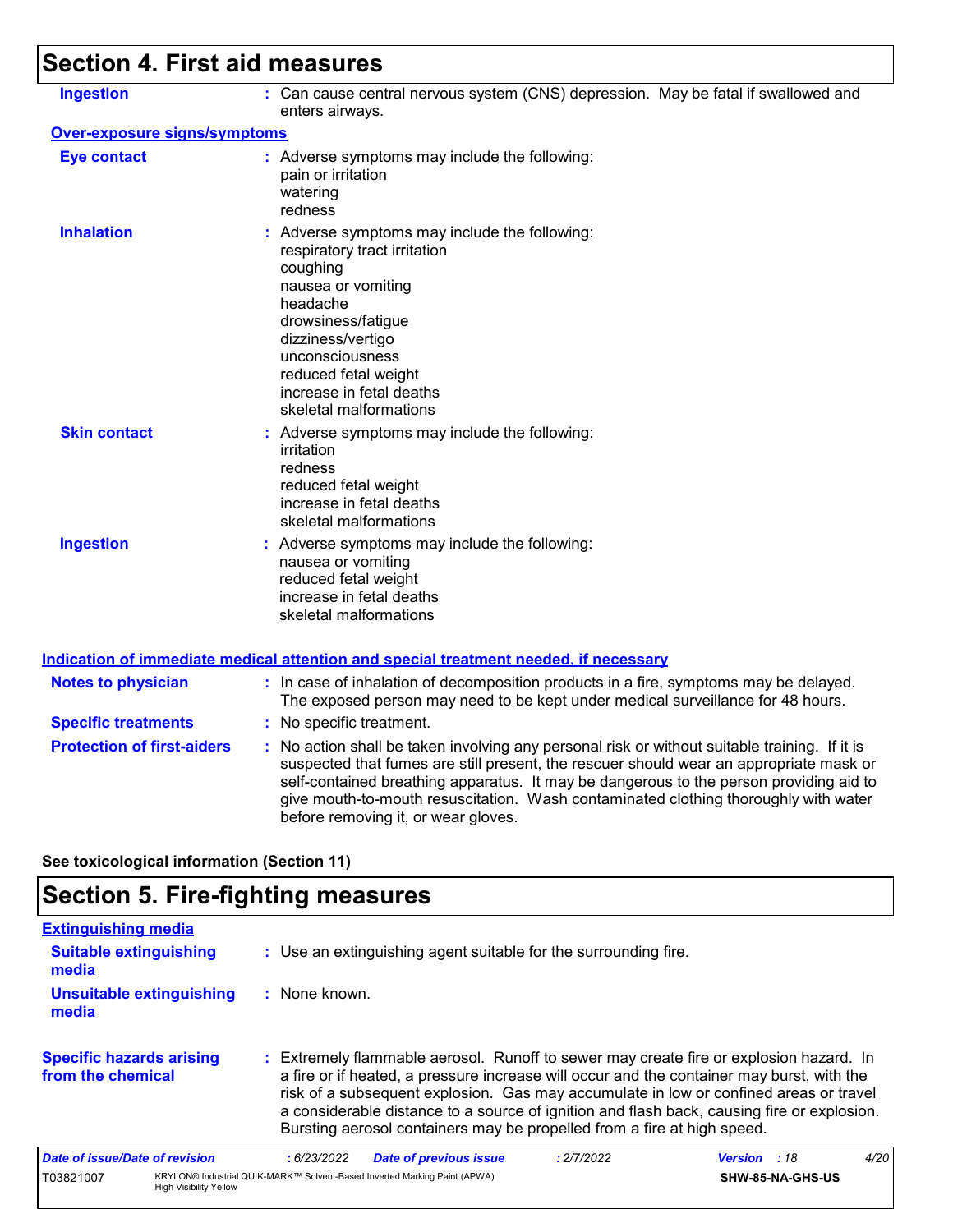### **Section 5. Fire-fighting measures**

| <b>Hazardous thermal</b><br>decomposition products       | Decomposition products may include the following materials:<br>carbon dioxide<br>carbon monoxide<br>nitrogen oxides<br>halogenated compounds<br>metal oxide/oxides                                                                                                                                                            |
|----------------------------------------------------------|-------------------------------------------------------------------------------------------------------------------------------------------------------------------------------------------------------------------------------------------------------------------------------------------------------------------------------|
| <b>Special protective actions</b><br>for fire-fighters   | : Promptly isolate the scene by removing all persons from the vicinity of the incident if<br>there is a fire. No action shall be taken involving any personal risk or without suitable<br>training. Move containers from fire area if this can be done without risk. Use water<br>spray to keep fire-exposed containers cool. |
| <b>Special protective</b><br>equipment for fire-fighters | Fire-fighters should wear appropriate protective equipment and self-contained breathing<br>apparatus (SCBA) with a full face-piece operated in positive pressure mode.                                                                                                                                                        |

## **Section 6. Accidental release measures**

#### **Personal precautions, protective equipment and emergency procedures**

| For non-emergency<br>personnel                        | : No action shall be taken involving any personal risk or without suitable training.<br>Evacuate surrounding areas. Keep unnecessary and unprotected personnel from<br>entering. In the case of aerosols being ruptured, care should be taken due to the rapid<br>escape of the pressurized contents and propellant. If a large number of containers are<br>ruptured, treat as a bulk material spillage according to the instructions in the clean-up<br>section. Do not touch or walk through spilled material. Shut off all ignition sources. No<br>flares, smoking or flames in hazard area. Avoid breathing vapor or mist. Provide<br>adequate ventilation. Wear appropriate respirator when ventilation is inadequate. Put<br>on appropriate personal protective equipment. |  |
|-------------------------------------------------------|----------------------------------------------------------------------------------------------------------------------------------------------------------------------------------------------------------------------------------------------------------------------------------------------------------------------------------------------------------------------------------------------------------------------------------------------------------------------------------------------------------------------------------------------------------------------------------------------------------------------------------------------------------------------------------------------------------------------------------------------------------------------------------|--|
| For emergency responders                              | If specialized clothing is required to deal with the spillage, take note of any information in<br>÷.<br>Section 8 on suitable and unsuitable materials. See also the information in "For non-<br>emergency personnel".                                                                                                                                                                                                                                                                                                                                                                                                                                                                                                                                                           |  |
| <b>Environmental precautions</b>                      | : Avoid dispersal of spilled material and runoff and contact with soil, waterways, drains<br>and sewers. Inform the relevant authorities if the product has caused environmental<br>pollution (sewers, waterways, soil or air).                                                                                                                                                                                                                                                                                                                                                                                                                                                                                                                                                  |  |
| Methods and materials for containment and cleaning up |                                                                                                                                                                                                                                                                                                                                                                                                                                                                                                                                                                                                                                                                                                                                                                                  |  |
| <b>Small spill</b>                                    | : Stop leak if without risk. Move containers from spill area. Use spark-proof tools and<br>explosion-proof equipment. Dilute with water and mop up if water-soluble. Alternatively,<br>or if water-insoluble, absorb with an inert dry material and place in an appropriate waste<br>disposal container. Dispose of via a licensed waste disposal contractor.                                                                                                                                                                                                                                                                                                                                                                                                                    |  |
| <b>Large spill</b>                                    | : Stop leak if without risk. Move containers from spill area. Use spark-proof tools and<br>explosion-proof equipment. Approach release from upwind. Prevent entry into sewers,<br>water courses, basements or confined areas. Wash spillages into an effluent treatment<br>plant or proceed as follows. Contain and collect spillage with non-combustible,<br>absorbent material e.g. sand, earth, vermiculite or diatomaceous earth and place in<br>container for disposal according to local regulations (see Section 13). Dispose of via a<br>licensed waste disposal contractor. Contaminated absorbent material may pose the<br>same hazard as the spilled product. Note: see Section 1 for emergency contact<br>information and Section 13 for waste disposal.             |  |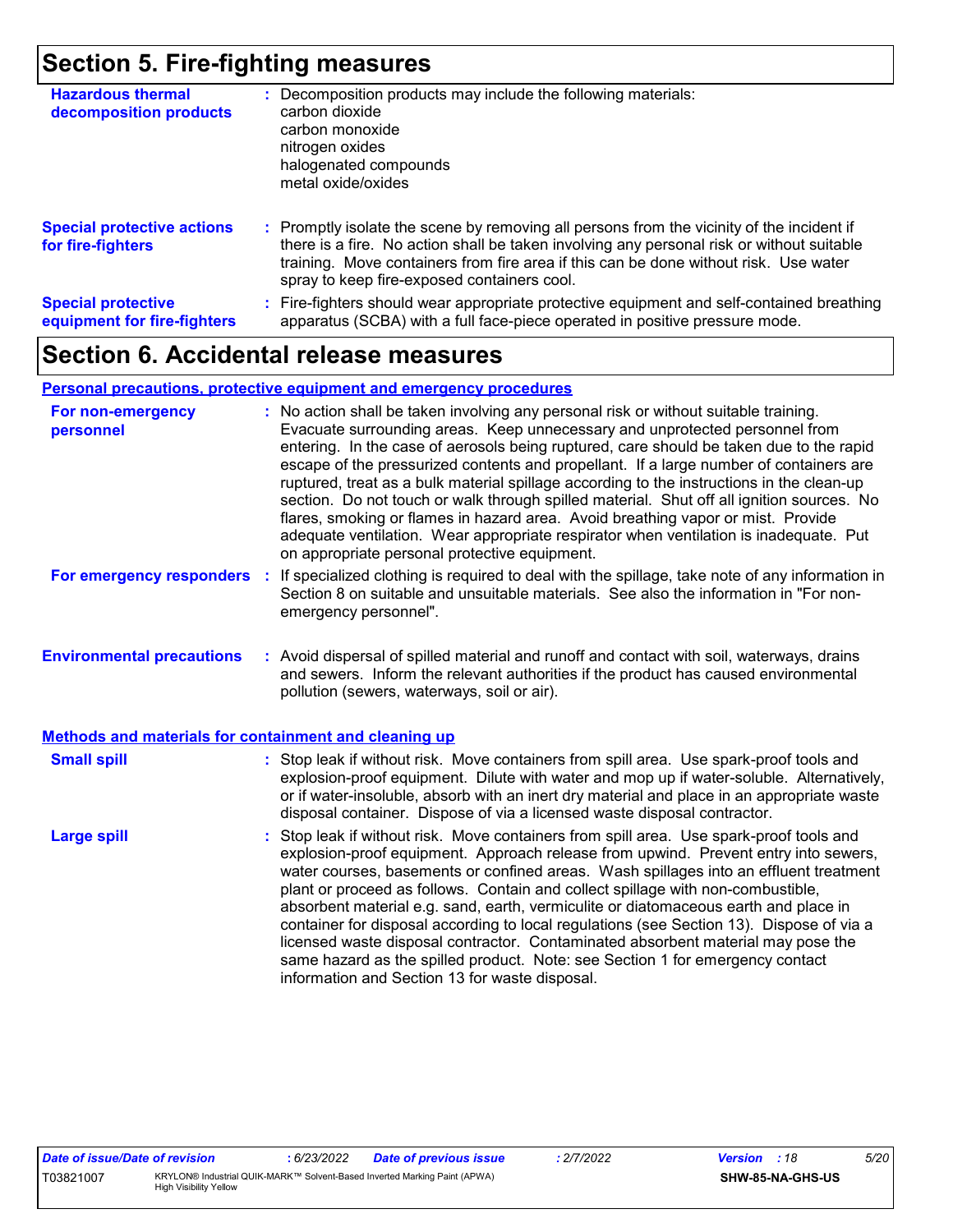# **Section 7. Handling and storage**

| <b>Precautions for safe handling</b>                                      |                                                                                                                                                                                                                                                                                                                                                                                                                                                                                                                                                                                                                                                                                                                                                                                                                                                                                          |
|---------------------------------------------------------------------------|------------------------------------------------------------------------------------------------------------------------------------------------------------------------------------------------------------------------------------------------------------------------------------------------------------------------------------------------------------------------------------------------------------------------------------------------------------------------------------------------------------------------------------------------------------------------------------------------------------------------------------------------------------------------------------------------------------------------------------------------------------------------------------------------------------------------------------------------------------------------------------------|
| <b>Protective measures</b>                                                | : Put on appropriate personal protective equipment (see Section 8). Pressurized<br>container: protect from sunlight and do not expose to temperatures exceeding 50°C. Do<br>not pierce or burn, even after use. Avoid exposure - obtain special instructions before<br>use. Avoid exposure during pregnancy. Do not handle until all safety precautions have<br>been read and understood. Do not get in eyes or on skin or clothing. Do not breathe<br>vapor or mist. Do not swallow. Avoid breathing gas. Use only with adequate ventilation.<br>Wear appropriate respirator when ventilation is inadequate. Store and use away from<br>heat, sparks, open flame or any other ignition source. Use explosion-proof electrical<br>(ventilating, lighting and material handling) equipment. Use only non-sparking tools.<br>Empty containers retain product residue and can be hazardous. |
| <b>Advice on general</b><br>occupational hygiene                          | : Eating, drinking and smoking should be prohibited in areas where this material is<br>handled, stored and processed. Workers should wash hands and face before eating,<br>drinking and smoking. Remove contaminated clothing and protective equipment before<br>entering eating areas. See also Section 8 for additional information on hygiene<br>measures.                                                                                                                                                                                                                                                                                                                                                                                                                                                                                                                            |
| <b>Conditions for safe storage,</b><br>including any<br>incompatibilities | : Store in accordance with local regulations. Store away from direct sunlight in a dry, cool<br>and well-ventilated area, away from incompatible materials (see Section 10) and food<br>and drink. Protect from sunlight. Store locked up. Eliminate all ignition sources. Use<br>appropriate containment to avoid environmental contamination. See Section 10 for<br>incompatible materials before handling or use.                                                                                                                                                                                                                                                                                                                                                                                                                                                                     |

# **Section 8. Exposure controls/personal protection**

### **Control parameters**

**Occupational exposure limits (OSHA United States)**

| <b>Ingredient name</b>                                 | CAS#                    | <b>Exposure limits</b>                                                                                                                                                                                                                                                                                     |
|--------------------------------------------------------|-------------------------|------------------------------------------------------------------------------------------------------------------------------------------------------------------------------------------------------------------------------------------------------------------------------------------------------------|
| Lt. Aliphatic Hydrocarbon Solvent<br>Calcium Carbonate | 64742-89-8<br>1317-65-3 | None.<br>OSHA PEL (United States, 5/2018).                                                                                                                                                                                                                                                                 |
|                                                        |                         | TWA: 5 mg/m <sup>3</sup> 8 hours. Form: Respirable<br>fraction<br>TWA: 15 mg/m <sup>3</sup> 8 hours. Form: Total dust<br>NIOSH REL (United States, 10/2020).<br>TWA: 5 mg/m <sup>3</sup> 10 hours. Form: Respirable<br>fraction<br>TWA: 10 mg/m <sup>3</sup> 10 hours. Form: Total                         |
| Acetone                                                | 67-64-1                 | ACGIH TLV (United States, 1/2021).<br>TWA: 250 ppm 8 hours.<br>STEL: 500 ppm 15 minutes.<br>NIOSH REL (United States, 10/2020).<br>TWA: 250 ppm 10 hours.<br>TWA: 590 mg/m <sup>3</sup> 10 hours.<br>OSHA PEL (United States, 5/2018).<br>TWA: 1000 ppm 8 hours.<br>TWA: 2400 mg/m <sup>3</sup> 8 hours.   |
| Propane                                                | 74-98-6                 | NIOSH REL (United States, 10/2020).<br>TWA: 1000 ppm 10 hours.<br>TWA: 1800 mg/m <sup>3</sup> 10 hours.<br>OSHA PEL (United States, 5/2018).<br>TWA: 1000 ppm 8 hours.<br>TWA: 1800 mg/m <sup>3</sup> 8 hours.<br>ACGIH TLV (United States, 1/2021). Oxygen<br>Depletion [Asphyxiant]. Explosive potential |
|                                                        |                         |                                                                                                                                                                                                                                                                                                            |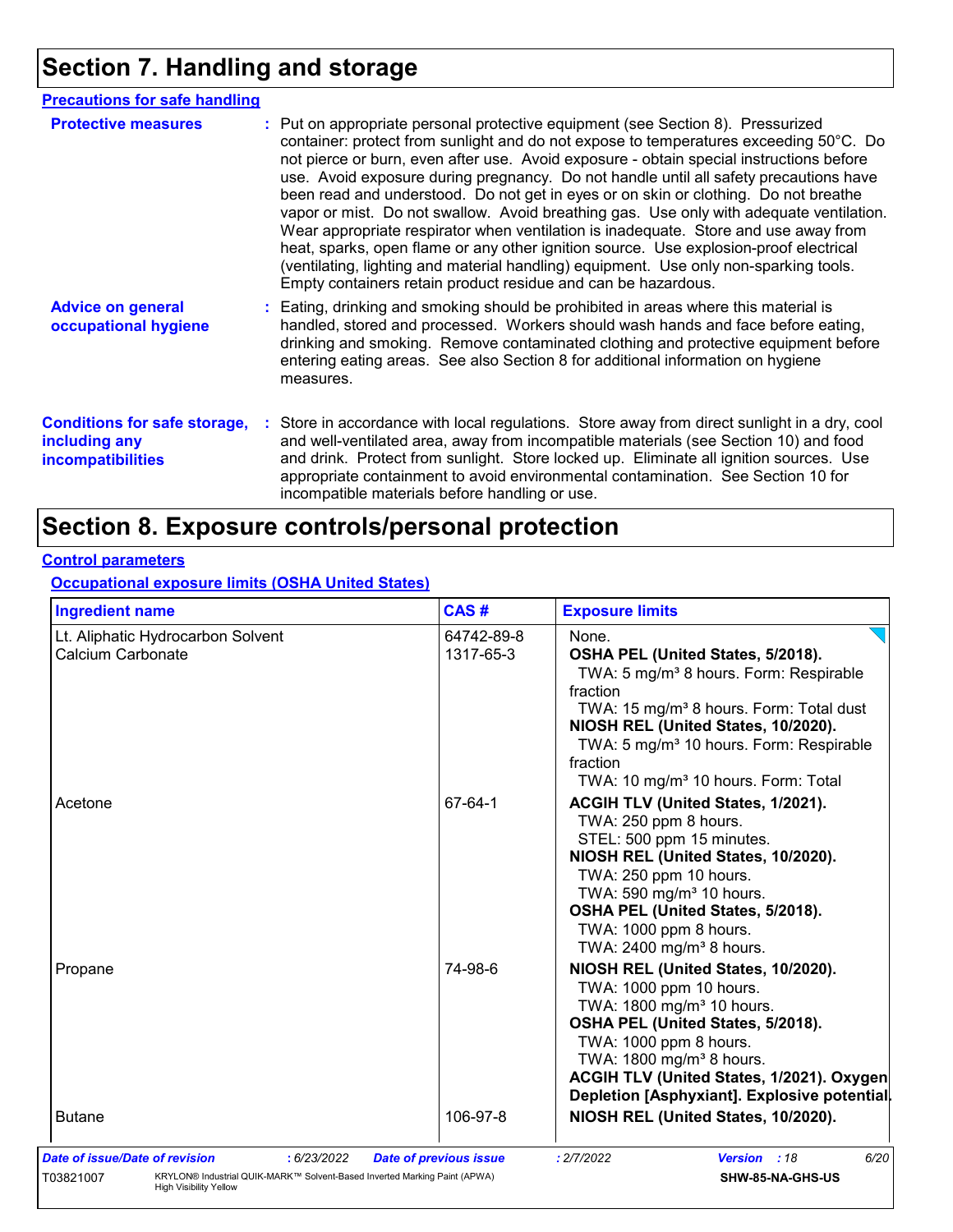| Toluene                               | 108-88-3       | TWA: 800 ppm 10 hours.<br>TWA: 1900 mg/m <sup>3</sup> 10 hours.<br>ACGIH TLV (United States, 1/2021).<br><b>Explosive potential.</b><br>STEL: 1000 ppm 15 minutes.<br>OSHA PEL Z2 (United States, 2/2013).<br>TWA: 200 ppm 8 hours.<br>CEIL: 300 ppm<br>AMP: 500 ppm 10 minutes.<br>NIOSH REL (United States, 10/2020).<br>TWA: 100 ppm 10 hours.<br>TWA: 375 mg/m <sup>3</sup> 10 hours.<br>STEL: 150 ppm 15 minutes.                                                                         |
|---------------------------------------|----------------|------------------------------------------------------------------------------------------------------------------------------------------------------------------------------------------------------------------------------------------------------------------------------------------------------------------------------------------------------------------------------------------------------------------------------------------------------------------------------------------------|
|                                       |                | STEL: 560 mg/m <sup>3</sup> 15 minutes.<br>ACGIH TLV (United States, 1/2021).<br>Ototoxicant.<br>TWA: 20 ppm 8 hours.                                                                                                                                                                                                                                                                                                                                                                          |
| Xylene, mixed isomers                 | 1330-20-7      | ACGIH TLV (United States, 1/2021).<br>TWA: 100 ppm 8 hours.<br>TWA: 434 mg/m <sup>3</sup> 8 hours.<br>STEL: 150 ppm 15 minutes.<br>STEL: 651 mg/m <sup>3</sup> 15 minutes.<br>OSHA PEL (United States, 5/2018).<br>TWA: 100 ppm 8 hours.<br>TWA: $435 \text{ mg/m}^3$ 8 hours.                                                                                                                                                                                                                 |
| Titanium Dioxide                      | 13463-67-7     | ACGIH TLV (United States, 1/2021).<br>TWA: 10 mg/m <sup>3</sup> 8 hours.<br>OSHA PEL (United States, 5/2018).<br>TWA: 15 mg/m <sup>3</sup> 8 hours. Form: Total dust                                                                                                                                                                                                                                                                                                                           |
| Ethylbenzene                          | $100 - 41 - 4$ | ACGIH TLV (United States, 1/2021).<br>TWA: 20 ppm 8 hours.<br>NIOSH REL (United States, 10/2020).<br>TWA: 100 ppm 10 hours.<br>TWA: 435 mg/m <sup>3</sup> 10 hours.<br>STEL: 125 ppm 15 minutes.<br>STEL: 545 mg/m <sup>3</sup> 15 minutes.<br>OSHA PEL (United States, 5/2018).<br>TWA: 100 ppm 8 hours.<br>TWA: $435 \text{ mg/m}^3$ 8 hours.                                                                                                                                                |
| Crystalline Silica, respirable powder | 14808-60-7     | OSHA PEL Z3 (United States, 6/2016).<br>TWA: 250 mppcf / (%SiO2+5) 8 hours. Form:<br>Respirable<br>TWA: 10 mg/m <sup>3</sup> / (%SiO2+2) 8 hours. Form:<br>Respirable<br>OSHA PEL (United States, 5/2018).<br>TWA: 50 µg/m <sup>3</sup> 8 hours. Form: Respirable<br>dust<br>ACGIH TLV (United States, 1/2021).<br>TWA: 0.025 mg/m <sup>3</sup> 8 hours. Form:<br>Respirable fraction<br>NIOSH REL (United States, 10/2020).<br>TWA: 0.05 mg/m <sup>3</sup> 10 hours. Form: respirable<br>dust |

**Occupational exposure limits (Canada)**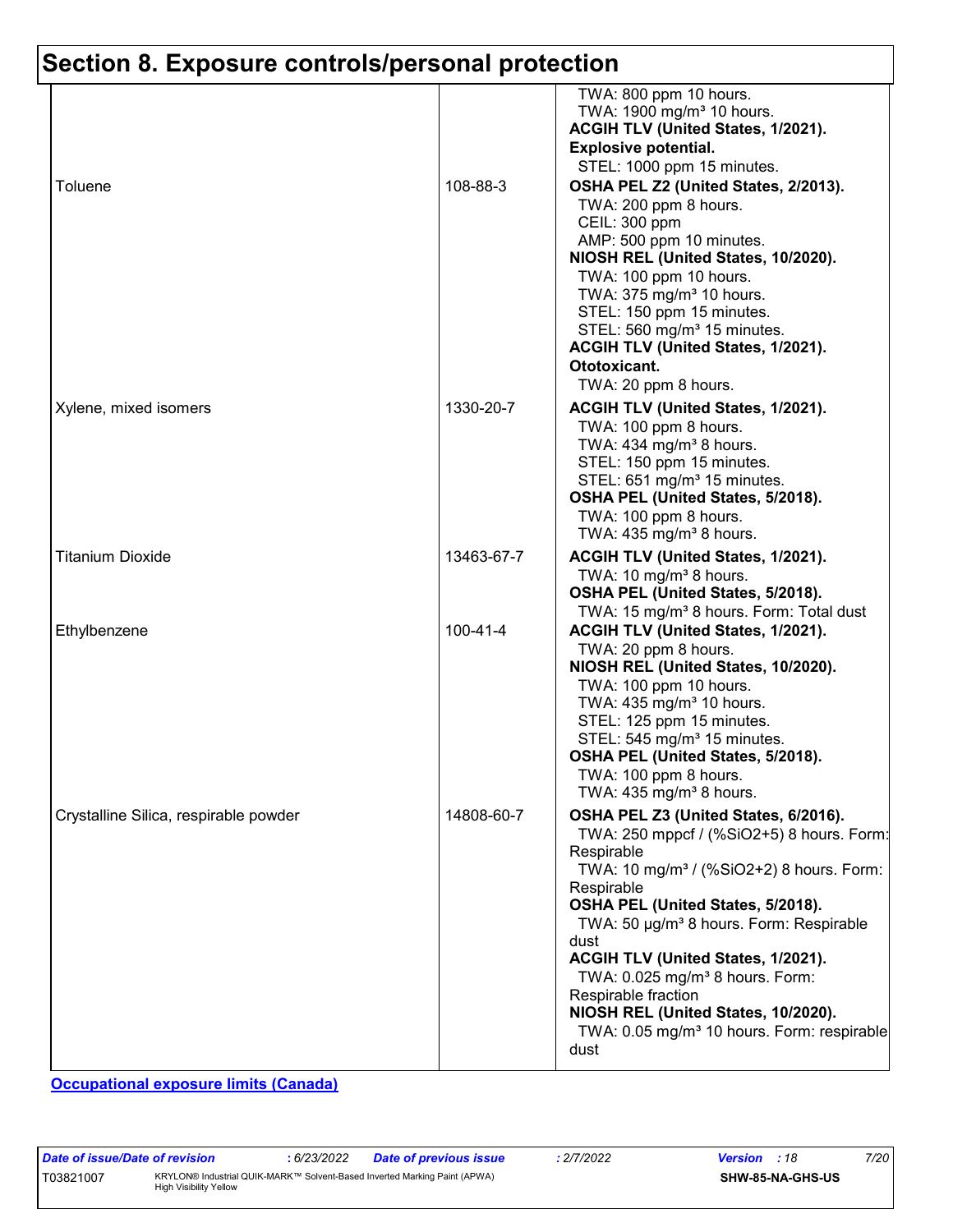| <b>Ingredient name</b> | CAS#     | <b>Exposure limits</b>                                                                                                                                                                                                                                                                                                                                                                                                                                                                                                                                                                                                                                                                                                                     |
|------------------------|----------|--------------------------------------------------------------------------------------------------------------------------------------------------------------------------------------------------------------------------------------------------------------------------------------------------------------------------------------------------------------------------------------------------------------------------------------------------------------------------------------------------------------------------------------------------------------------------------------------------------------------------------------------------------------------------------------------------------------------------------------------|
| acetone                | 67-64-1  | CA Alberta Provincial (Canada, 6/2018).<br>8 hrs OEL: 1200 mg/m <sup>3</sup> 8 hours.<br>15 min OEL: 1800 mg/m <sup>3</sup> 15 minutes.<br>8 hrs OEL: 500 ppm 8 hours.<br>15 min OEL: 750 ppm 15 minutes.<br><b>CA British Columbia Provincial (Canada,</b><br>$6/2021$ ).<br>TWA: 250 ppm 8 hours.<br>STEL: 500 ppm 15 minutes.<br>CA Ontario Provincial (Canada, 6/2019).<br>TWA: 250 ppm 8 hours.<br>STEL: 500 ppm 15 minutes.<br>CA Quebec Provincial (Canada, 6/2021).<br>TWAEV: 500 ppm 8 hours.<br>TWAEV: 1190 mg/m <sup>3</sup> 8 hours.<br>STEV: 1000 ppm 15 minutes.<br>STEV: 2380 mg/m <sup>3</sup> 15 minutes.<br><b>CA Saskatchewan Provincial (Canada,</b><br>7/2013).<br>STEL: 750 ppm 15 minutes.<br>TWA: 500 ppm 8 hours. |
| Normal propane         | 74-98-6  | CA Alberta Provincial (Canada, 6/2018).<br>8 hrs OEL: 1000 ppm 8 hours.<br>CA Quebec Provincial (Canada, 6/2021).<br>TWAEV: 1000 ppm 8 hours.<br>TWAEV: 1800 mg/m <sup>3</sup> 8 hours.<br><b>CA Saskatchewan Provincial (Canada,</b><br>7/2013).<br>STEL: 1250 ppm 15 minutes.<br>TWA: 1000 ppm 8 hours.<br><b>CA British Columbia Provincial (Canada,</b><br>6/2021). Oxygen Depletion [Asphyxiant].<br><b>Explosive potential.</b>                                                                                                                                                                                                                                                                                                      |
|                        |          | CA Ontario Provincial (Canada, 6/2019).<br><b>Oxygen Depletion [Asphyxiant]. Explosive</b><br>potential.                                                                                                                                                                                                                                                                                                                                                                                                                                                                                                                                                                                                                                   |
| Butane                 | 106-97-8 | CA Alberta Provincial (Canada, 6/2018).<br>8 hrs OEL: 1000 ppm 8 hours.<br>CA Quebec Provincial (Canada, 6/2021).<br>TWAEV: 800 ppm 8 hours.<br>TWAEV: 1900 mg/m <sup>3</sup> 8 hours.<br><b>CA Saskatchewan Provincial (Canada,</b><br>7/2013).<br>STEL: 1250 ppm 15 minutes.<br>TWA: 1000 ppm 8 hours.<br><b>CA British Columbia Provincial (Canada,</b><br>6/2021). Explosive potential.<br>STEL: 1000 ppm 15 minutes.<br>CA Ontario Provincial (Canada, 6/2019).<br><b>Explosive potential.</b><br>STEL: 1000 ppm 15 minutes.                                                                                                                                                                                                          |
| Toluene                | 108-88-3 | CA Alberta Provincial (Canada, 6/2018).<br>Absorbed through skin.<br>8 hrs OEL: 50 ppm 8 hours.                                                                                                                                                                                                                                                                                                                                                                                                                                                                                                                                                                                                                                            |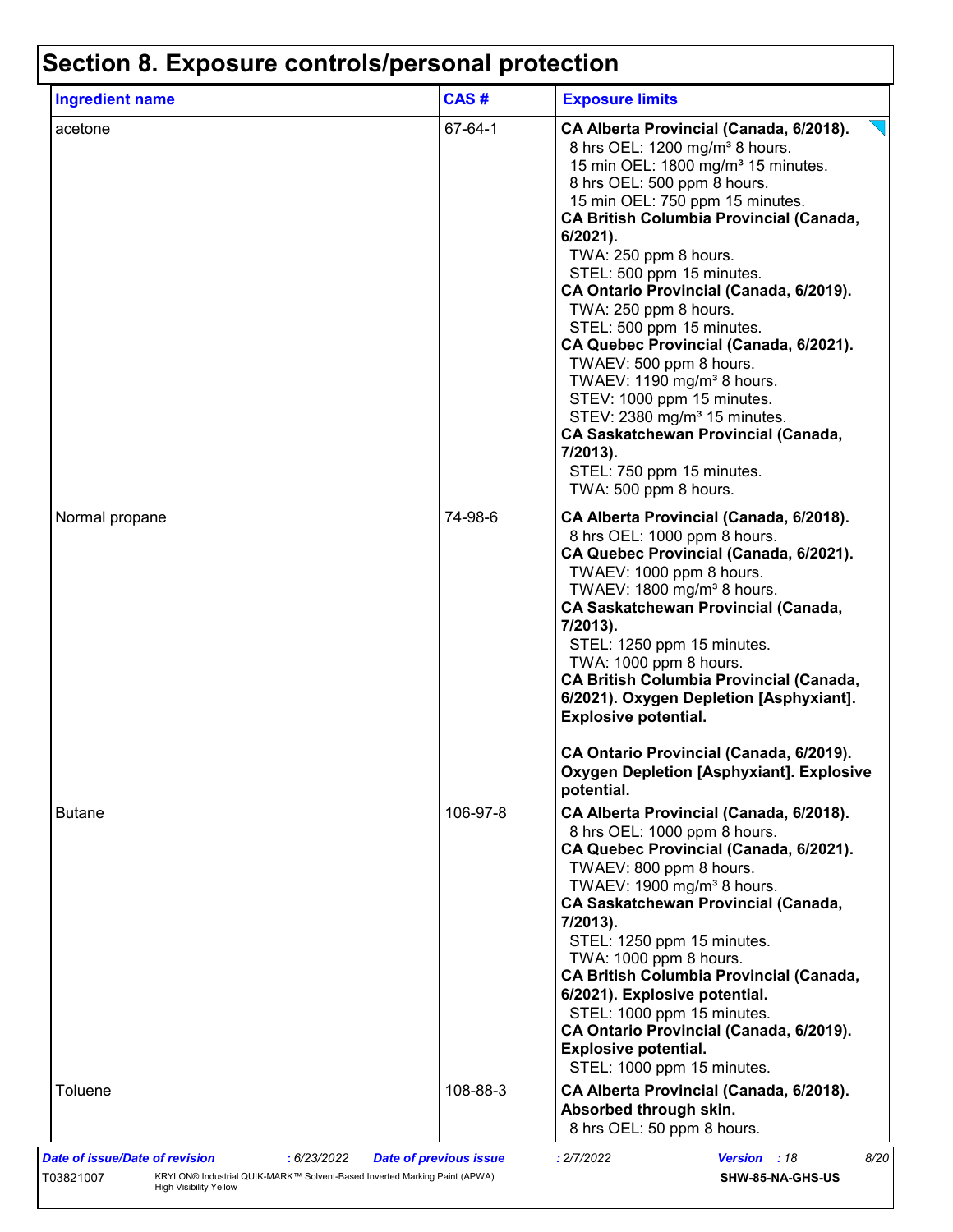|                  |            | 8 hrs OEL: 188 mg/m <sup>3</sup> 8 hours.<br><b>CA British Columbia Provincial (Canada,</b><br>$6/2021$ ).<br>TWA: 20 ppm 8 hours.<br>CA Ontario Provincial (Canada, 6/2019).<br>TWA: 20 ppm 8 hours.<br>CA Quebec Provincial (Canada, 6/2021).<br>Absorbed through skin.<br>TWAEV: 50 ppm 8 hours.<br>TWAEV: 188 mg/m <sup>3</sup> 8 hours.<br>CA Saskatchewan Provincial (Canada,<br>7/2013). Absorbed through skin.<br>STEL: 60 ppm 15 minutes.<br>TWA: 50 ppm 8 hours.                                                                                                                                                                                                                                                         |
|------------------|------------|------------------------------------------------------------------------------------------------------------------------------------------------------------------------------------------------------------------------------------------------------------------------------------------------------------------------------------------------------------------------------------------------------------------------------------------------------------------------------------------------------------------------------------------------------------------------------------------------------------------------------------------------------------------------------------------------------------------------------------|
| Xylene           | 1330-20-7  | CA Alberta Provincial (Canada, 6/2018).<br>8 hrs OEL: 100 ppm 8 hours.<br>15 min OEL: 651 mg/m <sup>3</sup> 15 minutes.<br>15 min OEL: 150 ppm 15 minutes.<br>8 hrs OEL: 434 mg/m <sup>3</sup> 8 hours.<br><b>CA British Columbia Provincial (Canada,</b><br>6/2021).<br>TWA: 100 ppm 8 hours.<br>STEL: 150 ppm 15 minutes.<br>CA Quebec Provincial (Canada, 6/2021).<br>TWAEV: 100 ppm 8 hours.<br>TWAEV: 434 mg/m <sup>3</sup> 8 hours.<br>STEV: 150 ppm 15 minutes.<br>STEV: 651 mg/m <sup>3</sup> 15 minutes.<br>CA Ontario Provincial (Canada, 6/2019).<br>STEL: 150 ppm 15 minutes.<br>TWA: 100 ppm 8 hours.<br><b>CA Saskatchewan Provincial (Canada,</b><br>7/2013).<br>STEL: 150 ppm 15 minutes.<br>TWA: 100 ppm 8 hours. |
| Titanium dioxide | 13463-67-7 | <b>CA British Columbia Provincial (Canada,</b><br>$6/2021$ ).<br>TWA: 10 mg/m <sup>3</sup> 8 hours. Form: Total dust<br>TWA: 3 mg/m <sup>3</sup> 8 hours. Form: respirable<br>fraction<br>CA Quebec Provincial (Canada, 6/2021).<br>TWAEV: 10 mg/m <sup>3</sup> 8 hours. Form: Total dust.<br>CA Alberta Provincial (Canada, 6/2018).<br>8 hrs OEL: 10 mg/m <sup>3</sup> 8 hours.<br>CA Ontario Provincial (Canada, 6/2019).<br>TWA: 10 mg/m <sup>3</sup> 8 hours.<br><b>CA Saskatchewan Provincial (Canada,</b><br>7/2013).<br>STEL: 20 mg/m <sup>3</sup> 15 minutes.<br>TWA: 10 mg/m <sup>3</sup> 8 hours.                                                                                                                       |
| Ethylbenzene     | 100-41-4   | CA Alberta Provincial (Canada, 6/2018).<br>8 hrs OEL: 100 ppm 8 hours.<br>8 hrs OEL: 434 mg/m <sup>3</sup> 8 hours.<br>15 min OEL: 543 mg/m <sup>3</sup> 15 minutes.<br>15 min OEL: 125 ppm 15 minutes.<br><b>CA British Columbia Provincial (Canada,</b><br>6/2021).                                                                                                                                                                                                                                                                                                                                                                                                                                                              |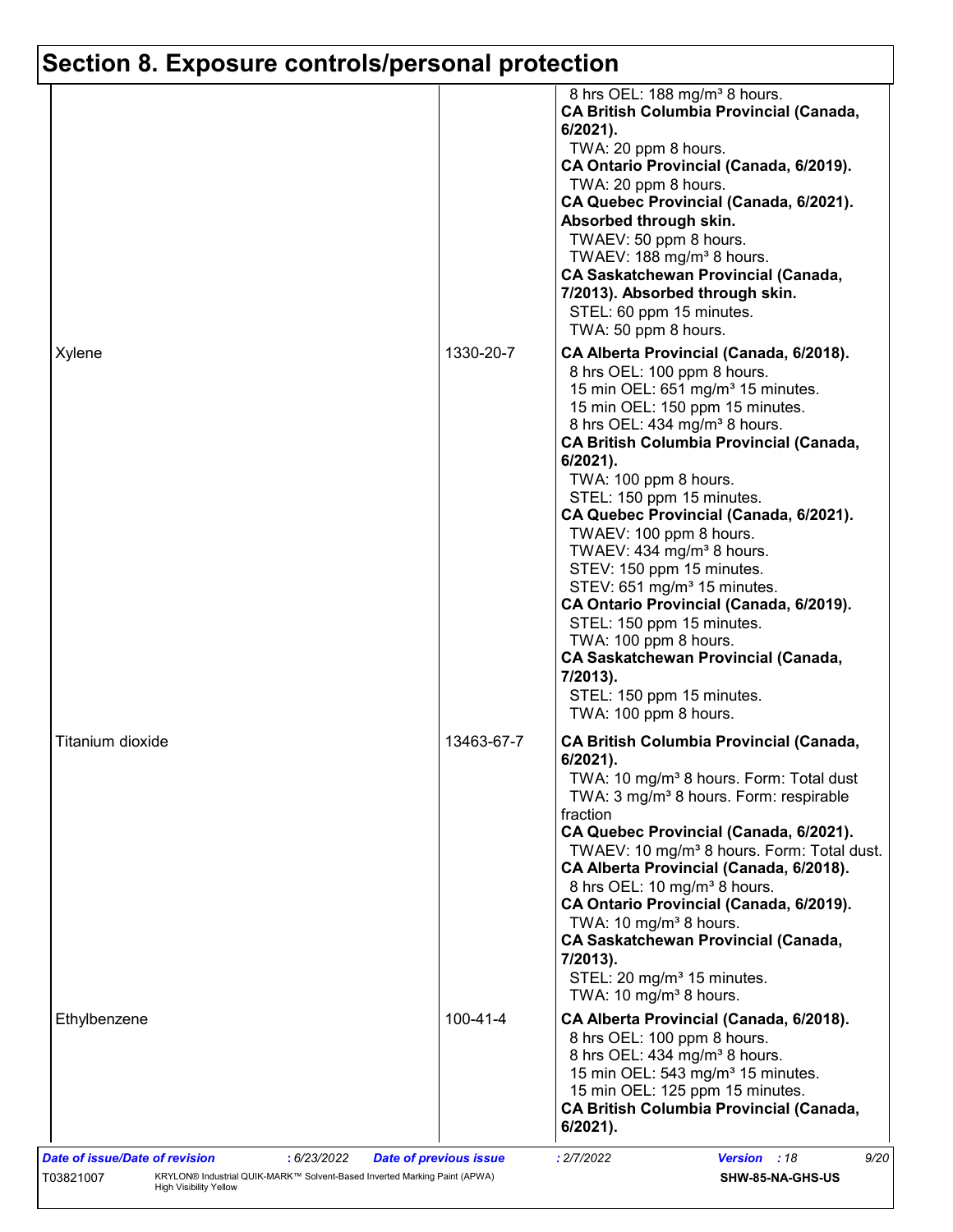| Methyl alcohol | 67-56-1    | TWA: 20 ppm 8 hours.<br>CA Ontario Provincial (Canada, 6/2019).<br>TWA: 20 ppm 8 hours.<br>CA Quebec Provincial (Canada, 6/2021).<br>TWAEV: 20 ppm 8 hours.<br><b>CA Saskatchewan Provincial (Canada,</b><br>7/2013).<br>STEL: 125 ppm 15 minutes.<br>TWA: 100 ppm 8 hours.<br>CA Alberta Provincial (Canada, 6/2018).<br>Absorbed through skin.<br>8 hrs OEL: 262 mg/m <sup>3</sup> 8 hours.<br>8 hrs OEL: 200 ppm 8 hours.<br>15 min OEL: 250 ppm 15 minutes.<br>15 min OEL: 328 mg/m <sup>3</sup> 15 minutes.<br><b>CA British Columbia Provincial (Canada,</b><br>6/2021). Absorbed through skin.<br>TWA: 200 ppm 8 hours.<br>STEL: 250 ppm 15 minutes.<br>CA Ontario Provincial (Canada, 6/2019).<br>Absorbed through skin.<br>TWA: 200 ppm 8 hours.<br>STEL: 250 ppm 15 minutes.<br>CA Quebec Provincial (Canada, 6/2021).<br>Absorbed through skin.<br>TWAEV: 200 ppm 8 hours.<br>TWAEV: 262 mg/m <sup>3</sup> 8 hours.<br>STEV: 250 ppm 15 minutes.<br>STEV: 328 mg/m <sup>3</sup> 15 minutes. |
|----------------|------------|--------------------------------------------------------------------------------------------------------------------------------------------------------------------------------------------------------------------------------------------------------------------------------------------------------------------------------------------------------------------------------------------------------------------------------------------------------------------------------------------------------------------------------------------------------------------------------------------------------------------------------------------------------------------------------------------------------------------------------------------------------------------------------------------------------------------------------------------------------------------------------------------------------------------------------------------------------------------------------------------------------|
|                |            | <b>CA Saskatchewan Provincial (Canada,</b><br>7/2013). Absorbed through skin.<br>STEL: 250 ppm 15 minutes.<br>TWA: 200 ppm 8 hours.                                                                                                                                                                                                                                                                                                                                                                                                                                                                                                                                                                                                                                                                                                                                                                                                                                                                    |
| Quartz         | 14808-60-7 | <b>CA British Columbia Provincial (Canada,</b><br>$6/2021$ ).<br>TWA: 0.025 mg/m <sup>3</sup> 8 hours. Form:<br>Respirable<br>CA Quebec Provincial (Canada, 6/2021).<br>TWAEV: 0.1 mg/m <sup>3</sup> 8 hours. Form:<br>Respirable dust.<br>CA Alberta Provincial (Canada, 6/2018).<br>8 hrs OEL: 0.025 mg/m <sup>3</sup> 8 hours. Form:<br>Respirable particulate<br>CA Ontario Provincial (Canada, 6/2019).<br>TWA: 0.1 mg/m <sup>3</sup> 8 hours. Form: Respirable<br>particulate matter.<br><b>CA Saskatchewan Provincial (Canada,</b><br>7/2013).<br>TWA: 0.05 mg/m <sup>3</sup> 8 hours. Form: respirable<br>fraction                                                                                                                                                                                                                                                                                                                                                                             |
| Kaolin         | 1332-58-7  | CA Alberta Provincial (Canada, 6/2018).<br>8 hrs OEL: 2 mg/m <sup>3</sup> 8 hours. Form:<br>Respirable<br><b>CA British Columbia Provincial (Canada,</b><br>$6/2021$ ).<br>TWA: 2 mg/m <sup>3</sup> 8 hours. Form: Respirable<br>CA Quebec Provincial (Canada, 6/2021).                                                                                                                                                                                                                                                                                                                                                                                                                                                                                                                                                                                                                                                                                                                                |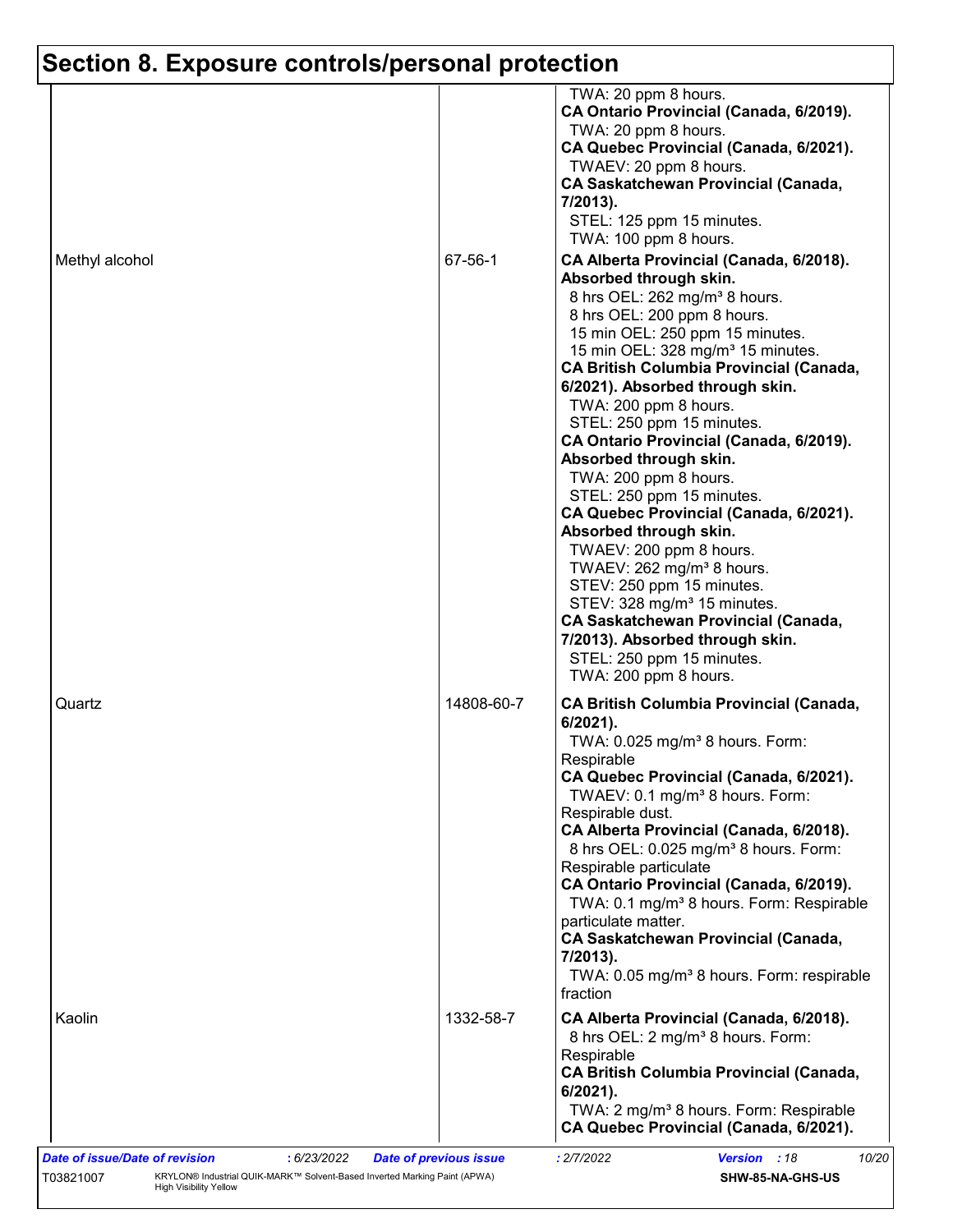|  | TWAEV: 2 mg/m <sup>3</sup> 8 hours. Form: Respirable<br>dust.<br>CA Ontario Provincial (Canada, 6/2019).<br>TWA: 2 mg/m <sup>3</sup> 8 hours. Form: Respirable<br>particulate matter.<br><b>CA Saskatchewan Provincial (Canada,</b><br>7/2013).<br>STEL: 4 mg/m <sup>3</sup> 15 minutes. Form: respirable<br>fraction<br>TWA: 2 mg/m <sup>3</sup> 8 hours. Form: respirable<br>fraction |
|--|-----------------------------------------------------------------------------------------------------------------------------------------------------------------------------------------------------------------------------------------------------------------------------------------------------------------------------------------------------------------------------------------|
|--|-----------------------------------------------------------------------------------------------------------------------------------------------------------------------------------------------------------------------------------------------------------------------------------------------------------------------------------------------------------------------------------------|

#### **Occupational exposure limits (Mexico)**

|                       | CAS#      | <b>Exposure limits</b>                                                                    |
|-----------------------|-----------|-------------------------------------------------------------------------------------------|
| Acetone               | 67-64-1   | NOM-010-STPS-2014 (Mexico, 4/2016).<br>TWA: 500 ppm 8 hours.<br>STEL: 750 ppm 15 minutes. |
| Propane               | 74-98-6   | NOM-010-STPS-2014 (Mexico, 4/2016).<br>TWA: 1000 ppm 8 hours.                             |
| <b>Butane</b>         | 106-97-8  | NOM-010-STPS-2014 (Mexico, 4/2016).<br>TWA: 1000 ppm 8 hours.                             |
| Toluene               | 108-88-3  | NOM-010-STPS-2014 (Mexico, 4/2016).<br>TWA: 20 ppm 8 hours.                               |
| Xylene, mixed isomers | 1330-20-7 | NOM-010-STPS-2014 (Mexico, 4/2016).<br>STEL: 150 ppm 15 minutes.<br>TWA: 100 ppm 8 hours. |

| <b>Appropriate engineering</b><br>controls | : Use only with adequate ventilation. Use process enclosures, local exhaust ventilation or<br>other engineering controls to keep worker exposure to airborne contaminants below any<br>recommended or statutory limits. The engineering controls also need to keep gas,<br>vapor or dust concentrations below any lower explosive limits. Use explosion-proof<br>ventilation equipment.                                                                                                                                                                                                                                |
|--------------------------------------------|------------------------------------------------------------------------------------------------------------------------------------------------------------------------------------------------------------------------------------------------------------------------------------------------------------------------------------------------------------------------------------------------------------------------------------------------------------------------------------------------------------------------------------------------------------------------------------------------------------------------|
| <b>Environmental exposure</b><br>controls  | Emissions from ventilation or work process equipment should be checked to ensure<br>they comply with the requirements of environmental protection legislation. In some<br>cases, fume scrubbers, filters or engineering modifications to the process equipment<br>will be necessary to reduce emissions to acceptable levels.                                                                                                                                                                                                                                                                                          |
| <b>Individual protection measures</b>      |                                                                                                                                                                                                                                                                                                                                                                                                                                                                                                                                                                                                                        |
| <b>Hygiene measures</b>                    | : Wash hands, forearms and face thoroughly after handling chemical products, before<br>eating, smoking and using the lavatory and at the end of the working period.<br>Appropriate techniques should be used to remove potentially contaminated clothing.<br>Wash contaminated clothing before reusing. Ensure that eyewash stations and safety<br>showers are close to the workstation location.                                                                                                                                                                                                                      |
| <b>Eye/face protection</b>                 | : Safety eyewear complying with an approved standard should be used when a risk<br>assessment indicates this is necessary to avoid exposure to liquid splashes, mists,<br>gases or dusts. If contact is possible, the following protection should be worn, unless<br>the assessment indicates a higher degree of protection: chemical splash goggles.                                                                                                                                                                                                                                                                  |
| <b>Skin protection</b>                     |                                                                                                                                                                                                                                                                                                                                                                                                                                                                                                                                                                                                                        |
| <b>Hand protection</b>                     | : Chemical-resistant, impervious gloves complying with an approved standard should be<br>worn at all times when handling chemical products if a risk assessment indicates this is<br>necessary. Considering the parameters specified by the glove manufacturer, check<br>during use that the gloves are still retaining their protective properties. It should be<br>noted that the time to breakthrough for any glove material may be different for different<br>glove manufacturers. In the case of mixtures, consisting of several substances, the<br>protection time of the gloves cannot be accurately estimated. |

| Date of issue/Date of revision |                                                                                                            | 6/23/2022 | Date of previous issue | 2/7/2022 | <b>Version</b> : 18 |                  | 11/20 |
|--------------------------------|------------------------------------------------------------------------------------------------------------|-----------|------------------------|----------|---------------------|------------------|-------|
| T03821007                      | KRYLON® Industrial QUIK-MARK™ Solvent-Based Inverted Marking Paint (APWA)<br><b>High Visibility Yellow</b> |           |                        |          |                     | SHW-85-NA-GHS-US |       |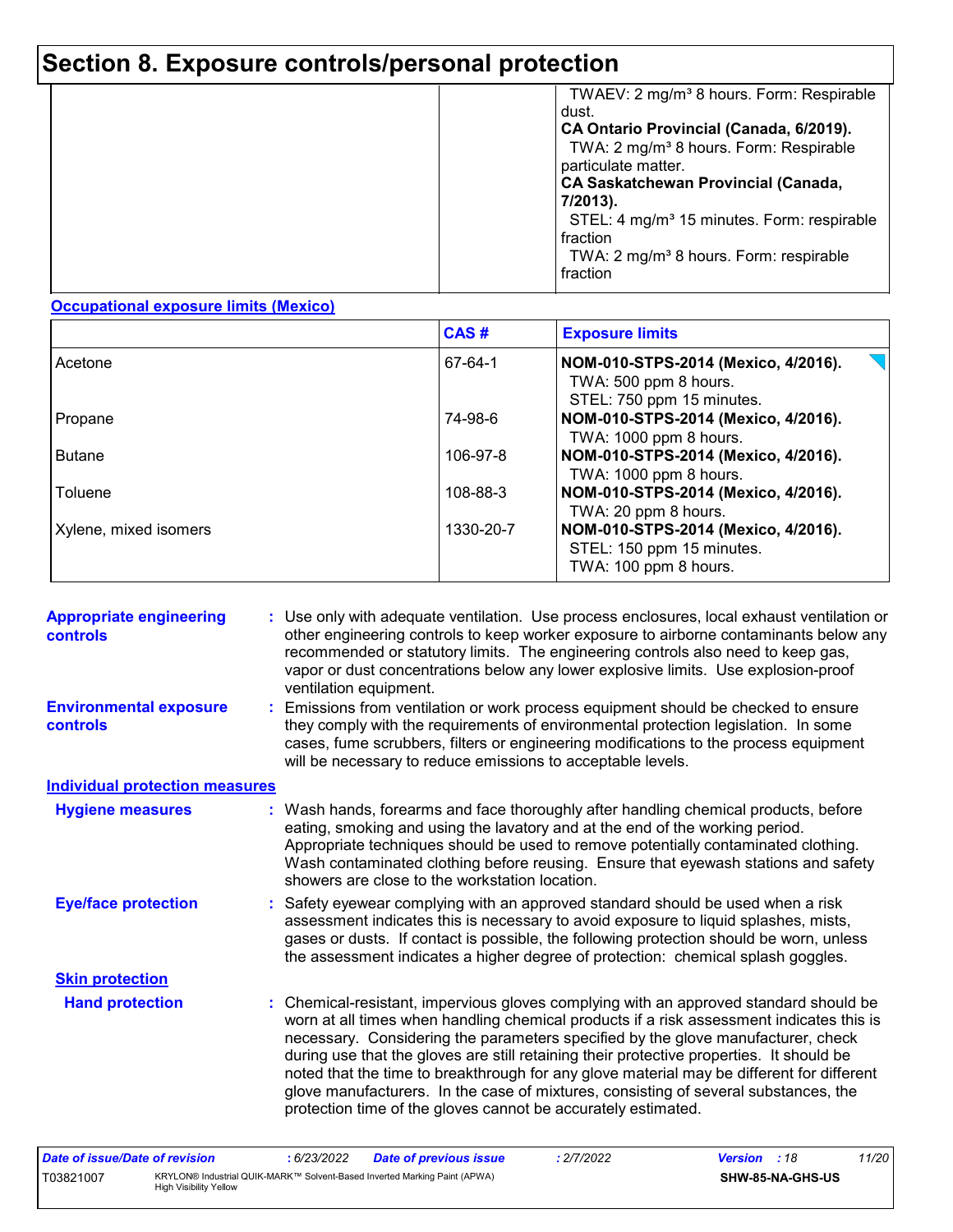| <b>Body protection</b>        | : Personal protective equipment for the body should be selected based on the task being<br>performed and the risks involved and should be approved by a specialist before<br>handling this product. When there is a risk of ignition from static electricity, wear anti-<br>static protective clothing. For the greatest protection from static discharges, clothing<br>should include anti-static overalls, boots and gloves. |
|-------------------------------|--------------------------------------------------------------------------------------------------------------------------------------------------------------------------------------------------------------------------------------------------------------------------------------------------------------------------------------------------------------------------------------------------------------------------------|
| <b>Other skin protection</b>  | : Appropriate footwear and any additional skin protection measures should be selected<br>based on the task being performed and the risks involved and should be approved by a<br>specialist before handling this product.                                                                                                                                                                                                      |
| <b>Respiratory protection</b> | : Based on the hazard and potential for exposure, select a respirator that meets the<br>appropriate standard or certification. Respirators must be used according to a<br>respiratory protection program to ensure proper fitting, training, and other important<br>aspects of use.                                                                                                                                            |

# **Section 9. Physical and chemical properties**

The conditions of measurement of all properties are at standard temperature and pressure unless otherwise indicated.

| <b>Appearance</b>                                                 |                                                                |
|-------------------------------------------------------------------|----------------------------------------------------------------|
| <b>Physical state</b>                                             | $:$ Liquid.                                                    |
| <b>Color</b>                                                      | $:$ Not available.                                             |
| Odor                                                              | : Not available.                                               |
| <b>Odor threshold</b>                                             | Not available.                                                 |
| рH                                                                | -7                                                             |
| <b>Melting point/freezing point</b>                               | $:$ Not available.                                             |
| <b>Boiling point, initial boiling</b><br>point, and boiling range | : Not available.                                               |
| <b>Flash point</b>                                                | : Closed cup: -29°C (-20.2°F) [Pensky-Martens Closed Cup]      |
| <b>Evaporation rate</b>                                           | 5.6 (butyl acetate = $1$ )                                     |
| <b>Flammability</b>                                               | Not available.                                                 |
| Lower and upper explosion<br>limit/flammability limit             | $:$ Lower: $0.9\%$<br>Upper: 12.8%                             |
| <b>Vapor pressure</b>                                             | : $101.3$ kPa (760 mm Hg)                                      |
| <b>Relative vapor density</b>                                     | : $1.55$ [Air = 1]                                             |
| <b>Relative density</b>                                           | : 0.87                                                         |
| <b>Solubility</b>                                                 | : Not available.                                               |
| <b>Partition coefficient: n-</b><br>octanol/water                 | : Not applicable.                                              |
| <b>Auto-ignition temperature</b>                                  | : Not available.                                               |
| <b>Decomposition temperature</b>                                  | : Not available.                                               |
| <b>Viscosity</b>                                                  | Kinematic (40°C (104°F)): <20.5 mm <sup>2</sup> /s (<20.5 cSt) |
| <b>Molecular weight</b>                                           | Not applicable.                                                |
| <b>Aerosol product</b>                                            |                                                                |
| <b>Type of aerosol</b>                                            | : Spray                                                        |
| <b>Heat of combustion</b>                                         | : 22.86 kJ/g                                                   |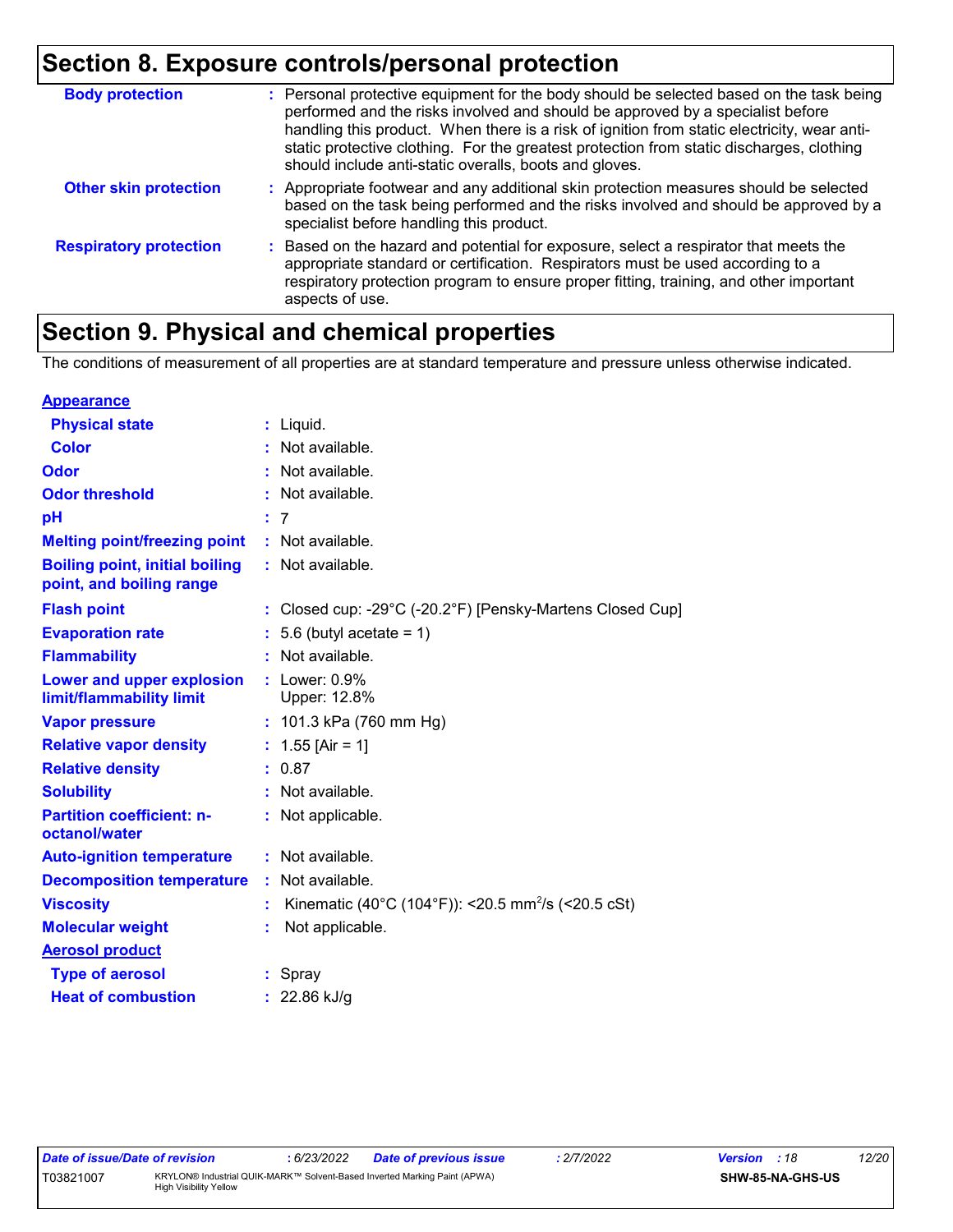# **Section 10. Stability and reactivity**

| <b>Reactivity</b>                            | : No specific test data related to reactivity available for this product or its ingredients.              |
|----------------------------------------------|-----------------------------------------------------------------------------------------------------------|
| <b>Chemical stability</b>                    | : The product is stable.                                                                                  |
| <b>Possibility of hazardous</b><br>reactions | : Under normal conditions of storage and use, hazardous reactions will not occur.                         |
| <b>Conditions to avoid</b>                   | : Avoid all possible sources of ignition (spark or flame).                                                |
| Incompatible materials                       | : No specific data.                                                                                       |
| <b>Hazardous decomposition</b><br>products   | : Under normal conditions of storage and use, hazardous decomposition products should<br>not be produced. |

# **Section 11. Toxicological information**

#### **Information on toxicological effects**

High Visibility Yellow

#### **Acute toxicity**

| <b>Product/ingredient name</b> | <b>Result</b>                | <b>Species</b> | <b>Dose</b>              | <b>Exposure</b> |
|--------------------------------|------------------------------|----------------|--------------------------|-----------------|
| Acetone                        | LD50 Oral                    | Rat            | 5800 mg/kg               |                 |
| <b>Butane</b>                  | <b>LC50 Inhalation Vapor</b> | Rat            | 658000 mg/m <sup>3</sup> | 4 hours         |
| Toluene                        | <b>LC50 Inhalation Vapor</b> | Rat            | 49 g/ $m3$               | 4 hours         |
|                                | LD50 Oral                    | Rat            | 636 mg/kg                |                 |
| Xylene, mixed isomers          | LC50 Inhalation Gas.         | Rat            | 6700 ppm                 | 4 hours         |
|                                | ILD50 Oral                   | Rat            | 4300 mg/kg               |                 |
| Ethylbenzene                   | LD50 Dermal                  | Rabbit         | >5000 mg/kg              |                 |
|                                | LD50 Oral                    | Rat            | 3500 mg/kg               |                 |

#### **Irritation/Corrosion**

| <b>Product/ingredient name</b>        | <b>Result</b>                                                             | <b>Species</b> | <b>Score</b> | <b>Exposure</b> | <b>Observation</b> |
|---------------------------------------|---------------------------------------------------------------------------|----------------|--------------|-----------------|--------------------|
| Acetone                               | Eyes - Mild irritant                                                      | Human          |              | 186300 ppm      |                    |
|                                       | Eyes - Mild irritant                                                      | Rabbit         |              | $10$ uL         |                    |
|                                       | Eyes - Moderate irritant                                                  | Rabbit         |              | 24 hours 20     |                    |
|                                       |                                                                           |                |              | mg              |                    |
|                                       | Eyes - Severe irritant                                                    | Rabbit         |              | $20 \, mg$      |                    |
|                                       | Skin - Mild irritant                                                      | Rabbit         |              | 24 hours 500    |                    |
|                                       |                                                                           |                |              | mg              |                    |
|                                       | Skin - Mild irritant                                                      | Rabbit         |              | 395 mg          |                    |
| Toluene                               | Eyes - Mild irritant                                                      | Rabbit         |              | 0.5 minutes     |                    |
|                                       |                                                                           |                |              | 100 mg          |                    |
|                                       | Eyes - Mild irritant                                                      | Rabbit         |              | 870 ug          |                    |
|                                       | Eyes - Severe irritant                                                    | Rabbit         |              | 24 hours 2      |                    |
|                                       |                                                                           |                |              | mg              |                    |
|                                       | Skin - Mild irritant                                                      | Pig            |              | 24 hours 250    |                    |
|                                       |                                                                           |                |              | uL              |                    |
|                                       | Skin - Mild irritant                                                      | Rabbit         |              | 435 mg          |                    |
|                                       | Skin - Moderate irritant                                                  | Rabbit         |              | 24 hours 20     |                    |
|                                       |                                                                           |                |              | mg              |                    |
|                                       | Skin - Moderate irritant                                                  | Rabbit         |              | 500 mg          |                    |
| Xylene, mixed isomers                 | Eyes - Mild irritant                                                      | Rabbit         |              | 87 mg           |                    |
|                                       | Eyes - Severe irritant                                                    | Rabbit         |              | 24 hours 5      |                    |
|                                       |                                                                           |                |              | mg              |                    |
|                                       | Skin - Mild irritant                                                      | Rat            |              | 8 hours 60 uL   |                    |
|                                       | Skin - Moderate irritant                                                  | Rabbit         |              | 24 hours 500    |                    |
| <b>Date of issue/Date of revision</b> | : 6/23/2022<br><b>Date of previous issue</b>                              |                | : 2/7/2022   | <b>Version</b>  | 13/20<br>:18       |
| T03821007                             | KRYLON® Industrial QUIK-MARK™ Solvent-Based Inverted Marking Paint (APWA) |                |              |                 | SHW-85-NA-GHS-US   |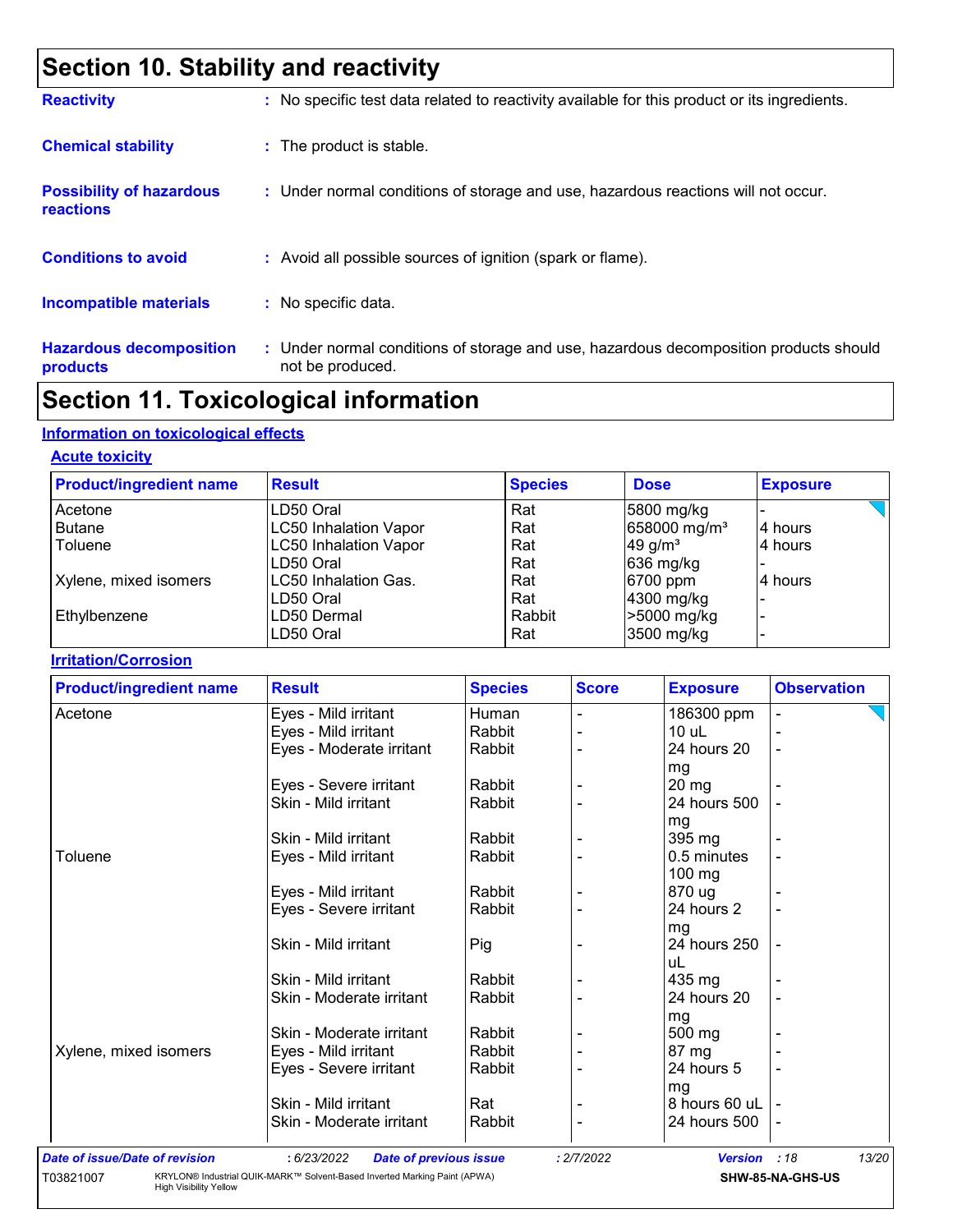# **Section 11. Toxicological information**

|                         |                           |        | mg           |  |
|-------------------------|---------------------------|--------|--------------|--|
|                         | ISkin - Moderate irritant | Rabbit | $100\%$      |  |
| <b>Titanium Dioxide</b> | ISkin - Mild irritant     | Human  | 72 hours 300 |  |
|                         |                           |        | ug           |  |
| Ethylbenzene            | Eyes - Severe irritant    | Rabbit | 500 mg       |  |
|                         | Skin - Mild irritant      | Rabbit | 124 hours 15 |  |
|                         |                           |        | mg           |  |
|                         |                           |        |              |  |

#### **Sensitization**

Not available.

#### **Mutagenicity**

Not available.

#### **Carcinogenicity**

Not available.

#### **Classification**

| <b>Product/ingredient name</b> | <b>OSHA</b> | <b>IARC</b> | <b>NTP</b>                      |
|--------------------------------|-------------|-------------|---------------------------------|
| Toluene                        |             | J.          |                                 |
| Xylene, mixed isomers          |             | 3           |                                 |
| <b>Titanium Dioxide</b>        |             | 2B          |                                 |
| Ethylbenzene                   |             | 2B          |                                 |
| Crystalline Silica, respirable |             |             | Known to be a human carcinogen. |
| l powder                       |             |             |                                 |

#### **Reproductive toxicity**

Not available.

#### **Teratogenicity**

Not available.

#### **Specific target organ toxicity (single exposure)**

| <b>Name</b>                       | <b>Category</b> | <b>Route of</b><br>exposure | <b>Target organs</b>            |
|-----------------------------------|-----------------|-----------------------------|---------------------------------|
| Lt. Aliphatic Hydrocarbon Solvent | Category 3      |                             | Respiratory tract<br>irritation |
|                                   | Category 3      |                             | Narcotic effects                |
| Calcium Carbonate                 | Category 3      |                             | Respiratory tract<br>irritation |
| Acetone                           | Category 3      |                             | Respiratory tract<br>irritation |
|                                   | Category 3      |                             | Narcotic effects                |
| Propane                           | Category 3      |                             | Respiratory tract<br>irritation |
|                                   | Category 3      |                             | Narcotic effects                |
| Butane                            | Category 3      |                             | Respiratory tract<br>irritation |
|                                   | Category 3      |                             | Narcotic effects                |
| Toluene                           | Category 3      |                             | Respiratory tract<br>irritation |
|                                   | Category 3      |                             | Narcotic effects                |
| Xylene, mixed isomers             | Category 3      |                             | Respiratory tract<br>irritation |
| Ethylbenzene                      | Category 3      |                             | Respiratory tract<br>irritation |
|                                   | Category 3      |                             | Narcotic effects                |

T03821007 KRYLON® Industrial QUIK-MARK™ Solvent-Based Inverted Marking Paint (APWA)

High Visibility Yellow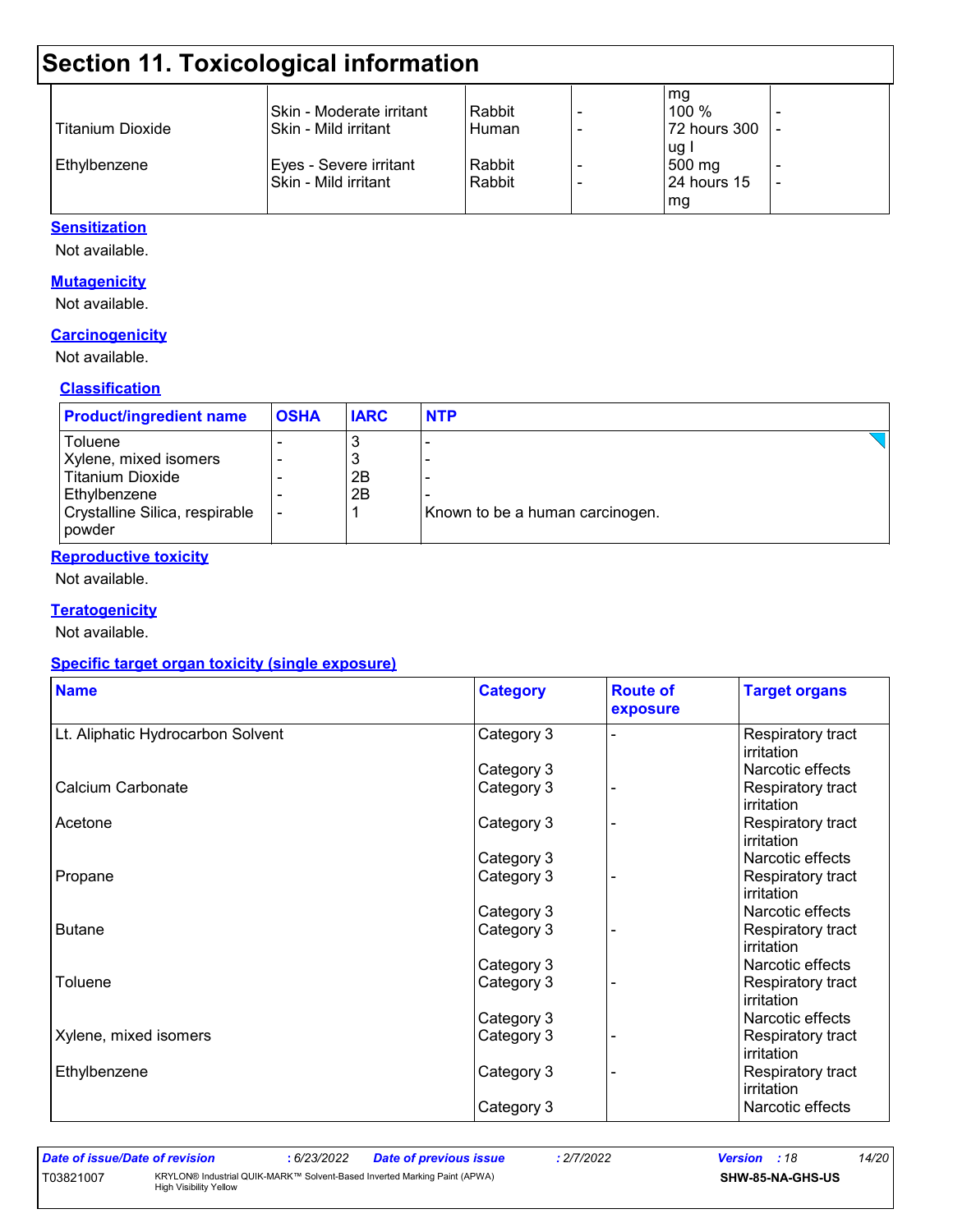### **Section 11. Toxicological information**

#### **Specific target organ toxicity (repeated exposure)**

| <b>Name</b>                           | <b>Category</b> | <b>Route of</b><br>exposure | <b>Target organs</b> |
|---------------------------------------|-----------------|-----------------------------|----------------------|
| Lt. Aliphatic Hydrocarbon Solvent     | Category 2      |                             |                      |
| Acetone                               | Category 2      |                             | -                    |
| Propane                               | Category 2      |                             |                      |
| <b>Butane</b>                         | Category 2      |                             |                      |
| Toluene                               | Category 2      |                             | -                    |
| Xylene, mixed isomers                 | Category 2      |                             |                      |
| Ethylbenzene                          | Category 2      |                             | ۰                    |
| Crystalline Silica, respirable powder | Category 1      | inhalation                  | ۰                    |

#### **Aspiration hazard**

| <b>Name</b>                       | <b>Result</b>                         |
|-----------------------------------|---------------------------------------|
| Lt. Aliphatic Hydrocarbon Solvent | <b>ASPIRATION HAZARD - Category 1</b> |
| Propane                           | <b>ASPIRATION HAZARD - Category 1</b> |
| Butane                            | <b>ASPIRATION HAZARD - Category 1</b> |
| Toluene                           | <b>ASPIRATION HAZARD - Category 1</b> |
| Xylene, mixed isomers             | <b>ASPIRATION HAZARD - Category 1</b> |
| Ethylbenzene                      | <b>ASPIRATION HAZARD - Category 1</b> |

#### **Information on the likely :** Not available. **routes of exposure**

#### **Potential acute health effects**

| <u>. Storious would nominal sinops</u> |                                                                                                                              |
|----------------------------------------|------------------------------------------------------------------------------------------------------------------------------|
| <b>Eye contact</b>                     | : Causes serious eye irritation.                                                                                             |
| <b>Inhalation</b>                      | : Can cause central nervous system (CNS) depression. May cause drowsiness or<br>dizziness. May cause respiratory irritation. |
| <b>Skin contact</b>                    | : Causes skin irritation.                                                                                                    |
| <b>Ingestion</b>                       | : Can cause central nervous system (CNS) depression. May be fatal if swallowed and<br>enters airways.                        |

#### **Symptoms related to the physical, chemical and toxicological characteristics**

| <b>Eye contact</b>  | : Adverse symptoms may include the following:<br>pain or irritation<br>watering<br>redness                                                                                                                                                                              |
|---------------------|-------------------------------------------------------------------------------------------------------------------------------------------------------------------------------------------------------------------------------------------------------------------------|
| <b>Inhalation</b>   | : Adverse symptoms may include the following:<br>respiratory tract irritation<br>coughing<br>nausea or vomiting<br>headache<br>drowsiness/fatigue<br>dizziness/vertigo<br>unconsciousness<br>reduced fetal weight<br>increase in fetal deaths<br>skeletal malformations |
| <b>Skin contact</b> | : Adverse symptoms may include the following:<br>irritation<br>redness<br>reduced fetal weight<br>increase in fetal deaths<br>skeletal malformations                                                                                                                    |

| Date of issue/Date of revision |                               | 6/23/2022 | Date of previous issue                                                    | : 2/7/2022 | <b>Version</b> : 18 |                  | 15/20 |
|--------------------------------|-------------------------------|-----------|---------------------------------------------------------------------------|------------|---------------------|------------------|-------|
| T03821007                      | <b>High Visibility Yellow</b> |           | KRYLON® Industrial QUIK-MARK™ Solvent-Based Inverted Marking Paint (APWA) |            |                     | SHW-85-NA-GHS-US |       |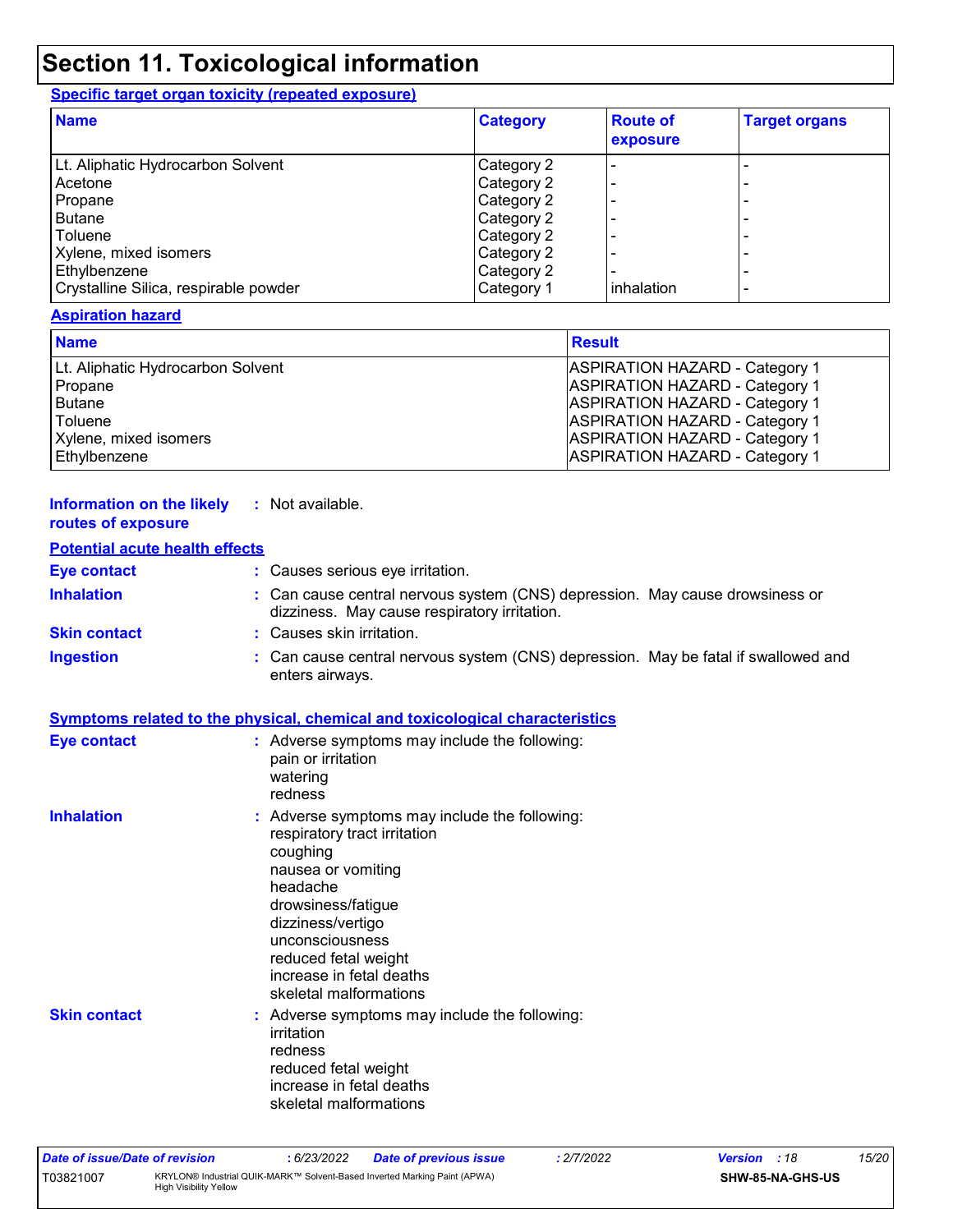# **Section 11. Toxicological information**

| <b>Ingestion</b>                                  | : Adverse symptoms may include the following:<br>nausea or vomiting<br>reduced fetal weight<br>increase in fetal deaths<br>skeletal malformations |
|---------------------------------------------------|---------------------------------------------------------------------------------------------------------------------------------------------------|
|                                                   | Delayed and immediate effects and also chronic effects from short and long term exposure                                                          |
| <b>Short term exposure</b>                        |                                                                                                                                                   |
| <b>Potential immediate</b><br>effects             | : Not available.                                                                                                                                  |
| <b>Potential delayed effects</b>                  | : Not available.                                                                                                                                  |
| <b>Long term exposure</b>                         |                                                                                                                                                   |
| <b>Potential immediate</b><br><b>effects</b>      | $:$ Not available.                                                                                                                                |
| <b>Potential delayed effects : Not available.</b> |                                                                                                                                                   |
| <b>Potential chronic health effects</b>           |                                                                                                                                                   |
| Not available.                                    |                                                                                                                                                   |
| <b>General</b>                                    | : May cause damage to organs through prolonged or repeated exposure.                                                                              |
| <b>Carcinogenicity</b>                            | May cause cancer. Risk of cancer depends on duration and level of exposure.                                                                       |
| <b>Mutagenicity</b>                               | No known significant effects or critical hazards.                                                                                                 |
| <b>Teratogenicity</b>                             | Suspected of damaging the unborn child.                                                                                                           |
| <b>Developmental effects</b>                      | : No known significant effects or critical hazards.                                                                                               |
| <b>Fertility effects</b>                          | : No known significant effects or critical hazards.                                                                                               |
|                                                   |                                                                                                                                                   |

#### **Numerical measures of toxicity**

**Acute toxicity estimates**

| <b>Route</b>       | <b>ATE value</b> |
|--------------------|------------------|
| Oral               | 7579.59 mg/kg    |
| Dermal             | 38155.94 mg/kg   |
| Inhalation (gases) | 252609.75 ppm    |

# **Section 12. Ecological information**

| Toxicitv |  |
|----------|--|
|          |  |

| <b>Product/ingredient name</b>             | <b>Result</b>                                                             | <b>Species</b>                             | <b>Exposure</b> |
|--------------------------------------------|---------------------------------------------------------------------------|--------------------------------------------|-----------------|
| Lt. Aliphatic Hydrocarbon<br>Solvent       | Acute LC50 >100000 ppm Fresh water                                        | Fish - Oncorhynchus mykiss                 | 96 hours        |
| Acetone                                    | Acute EC50 7200000 µg/l Fresh water                                       | Algae - Selenastrum sp.                    | 96 hours        |
|                                            | Acute LC50 4.42589 ml/L Marine water                                      | Crustaceans - Acartia tonsa -<br>Copepodid | 48 hours        |
|                                            | Acute LC50 7460000 µg/l Fresh water                                       | Daphnia - Daphnia cucullata                | 48 hours        |
|                                            | Acute LC50 5600 ppm Fresh water                                           | Fish - Poecilia reticulata                 | 96 hours        |
|                                            | Chronic NOEC 4.95 mg/l Marine water                                       | Algae - Ulva pertusa                       | 96 hours        |
|                                            | Chronic NOEC 0.016 ml/L Fresh water                                       | Crustaceans - Daphniidae                   | 21 days         |
|                                            | Chronic NOEC 0.1 ml/L Fresh water                                         | Daphnia - Daphnia magna -<br>Neonate       | 21 days         |
|                                            | Chronic NOEC 5 µg/l Marine water                                          | Fish - Gasterosteus aculeatus -<br>Larvae  | 42 days         |
| Toluene                                    | Acute EC50 >433 ppm Marine water                                          | Algae - Skeletonema costatum               | 96 hours        |
| Date of issue/Date of revision             | : 6/23/2022<br><b>Date of previous issue</b>                              | : 2/7/2022<br><b>Version</b><br>:18        | 16/20           |
| T03821007<br><b>High Visibility Yellow</b> | KRYLON® Industrial QUIK-MARK™ Solvent-Based Inverted Marking Paint (APWA) | SHW-85-NA-GHS-US                           |                 |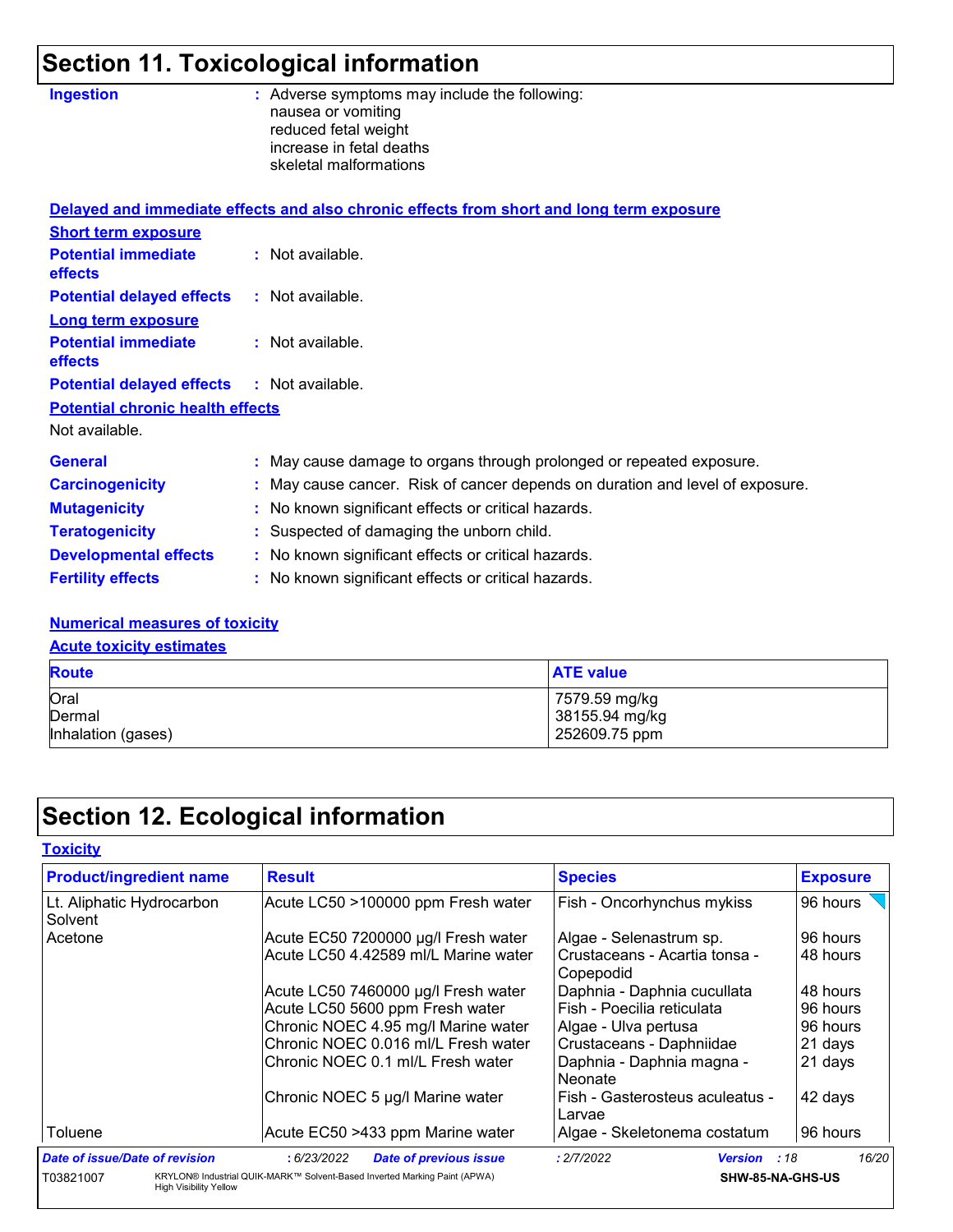| <b>Section 12. Ecological information</b> |                                       |                                                                           |          |  |  |
|-------------------------------------------|---------------------------------------|---------------------------------------------------------------------------|----------|--|--|
|                                           | Acute EC50 11600 µg/l Fresh water     | Crustaceans - Gammarus<br>pseudolimnaeus - Adult                          | 48 hours |  |  |
|                                           | Acute EC50 6000 µg/l Fresh water      | Daphnia - Daphnia magna -<br>Juvenile (Fledgling, Hatchling,<br>Weanling) | 48 hours |  |  |
|                                           | Acute LC50 5500 µg/l Fresh water      | Fish - Oncorhynchus kisutch - Fry                                         | 96 hours |  |  |
|                                           | Chronic NOEC 1000 µg/l Fresh water    | Daphnia - Daphnia magna                                                   | 21 days  |  |  |
| Xylene, mixed isomers                     | Acute LC50 8500 µg/l Marine water     | Crustaceans - Palaemonetes<br>pugio                                       | 48 hours |  |  |
|                                           | Acute LC50 13400 µg/l Fresh water     | Fish - Pimephales promelas                                                | 96 hours |  |  |
| <b>Titanium Dioxide</b>                   | Acute LC50 >1000000 µg/l Marine water | Fish - Fundulus heteroclitus                                              | 96 hours |  |  |
| Ethylbenzene                              | Acute EC50 4900 µg/l Marine water     | Algae - Skeletonema costatum                                              | 72 hours |  |  |
|                                           | Acute EC50 7700 µg/l Marine water     | Algae - Skeletonema costatum                                              | 96 hours |  |  |
|                                           | Acute EC50 6.53 mg/l Marine water     | Crustaceans - Artemia sp. -<br>Nauplii                                    | 48 hours |  |  |
|                                           | Acute EC50 2.93 mg/l Fresh water      | Daphnia - Daphnia magna -<br>Neonate                                      | 48 hours |  |  |
|                                           | Acute LC50 4200 µg/l Fresh water      | Fish - Oncorhynchus mykiss                                                | 96 hours |  |  |

#### **Persistence and degradability**

| <b>Product/ingredient name</b> | <b>Aquatic half-life</b> | <b>Photolysis</b> | Biodegradability |
|--------------------------------|--------------------------|-------------------|------------------|
| Acetone                        |                          |                   | Readily          |
| Toluene                        |                          |                   | Readily          |
| Xylene, mixed isomers          |                          |                   | Readily          |
| Ethylbenzene                   |                          |                   | Readily          |

#### **Bioaccumulative potential**

| <b>Product/ingredient name</b>       | $LogP_{ow}$ | <b>BCF</b>         | <b>Potential</b> |
|--------------------------------------|-------------|--------------------|------------------|
| Lt. Aliphatic Hydrocarbon<br>Solvent | -           | 10 to 2500         | high             |
| Toluene<br>Xylene, mixed isomers     |             | 90<br>18.1 to 25.9 | low<br>low       |

#### **Mobility in soil**

| <b>Soil/water partition</b> | : Not available. |
|-----------------------------|------------------|
| <b>coefficient (Koc)</b>    |                  |

**Other adverse effects** : No known significant effects or critical hazards.

### **Section 13. Disposal considerations**

The generation of waste should be avoided or minimized wherever possible. Disposal of this product, solutions and any by-products should at all times comply with the requirements of environmental protection and waste disposal legislation and any regional local authority requirements. Dispose of surplus and non-recyclable products via a licensed waste disposal contractor. Waste should not be disposed of untreated to the sewer unless fully compliant with the requirements of all authorities with jurisdiction. Waste packaging should be recycled. Incineration or landfill should only be considered when recycling is not feasible. This material and its container must be disposed of in a safe way. Empty containers or liners may retain some product residues. Do not puncture or incinerate container. **Disposal methods :**

| Date of issue/Date of revision |                                                                                                            | 6/23/2022 | <b>Date of previous issue</b> | : 2/7/2022 | <b>Version</b> : 18 |                         | 17/20 |
|--------------------------------|------------------------------------------------------------------------------------------------------------|-----------|-------------------------------|------------|---------------------|-------------------------|-------|
| T03821007                      | KRYLON® Industrial QUIK-MARK™ Solvent-Based Inverted Marking Paint (APWA)<br><b>High Visibility Yellow</b> |           |                               |            |                     | <b>SHW-85-NA-GHS-US</b> |       |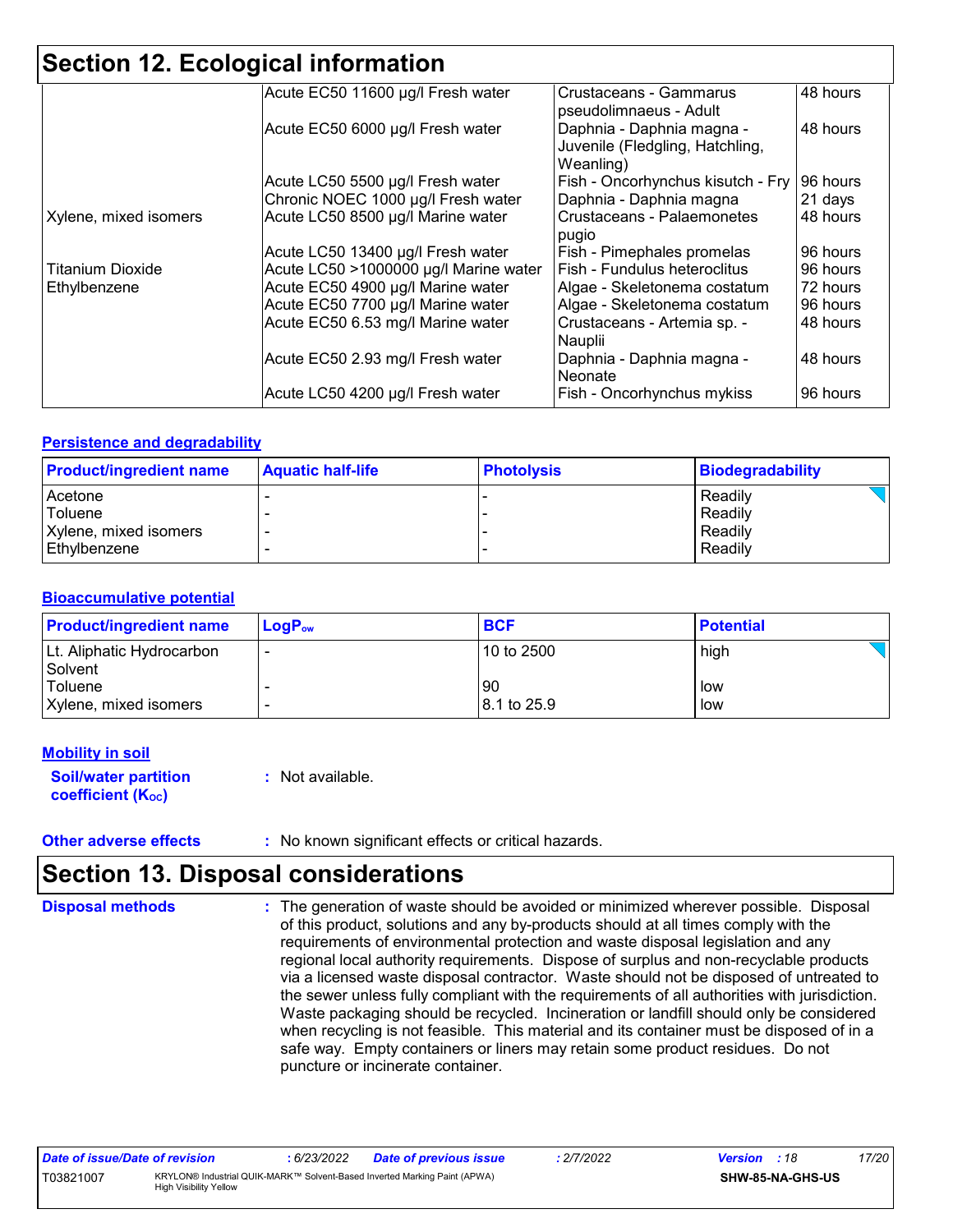### **Section 14. Transport information**

|                                                          | <b>DOT</b><br><b>Classification</b>                                                                             | <b>TDG</b><br><b>Classification</b>                                                                                                                                                                                                                                                                                                                                                                                                                                                                                                                                                                                                                                                 | <b>Mexico</b><br><b>Classification</b>                                                                          | <b>IATA</b>                                                                                                     | <b>IMDG</b>                                                                                                     |
|----------------------------------------------------------|-----------------------------------------------------------------------------------------------------------------|-------------------------------------------------------------------------------------------------------------------------------------------------------------------------------------------------------------------------------------------------------------------------------------------------------------------------------------------------------------------------------------------------------------------------------------------------------------------------------------------------------------------------------------------------------------------------------------------------------------------------------------------------------------------------------------|-----------------------------------------------------------------------------------------------------------------|-----------------------------------------------------------------------------------------------------------------|-----------------------------------------------------------------------------------------------------------------|
| <b>UN number</b>                                         | <b>UN1950</b>                                                                                                   | <b>UN1950</b>                                                                                                                                                                                                                                                                                                                                                                                                                                                                                                                                                                                                                                                                       | <b>UN1950</b>                                                                                                   | <b>UN1950</b>                                                                                                   | <b>UN1950</b>                                                                                                   |
| <b>UN proper</b><br>shipping name                        | <b>AEROSOLS</b>                                                                                                 | <b>AEROSOLS</b>                                                                                                                                                                                                                                                                                                                                                                                                                                                                                                                                                                                                                                                                     | <b>AEROSOLS</b>                                                                                                 | AEROSOLS,<br>flammable                                                                                          | <b>AEROSOLS</b>                                                                                                 |
| <b>Transport</b>                                         | 2.1                                                                                                             | 2.1                                                                                                                                                                                                                                                                                                                                                                                                                                                                                                                                                                                                                                                                                 | 2.1                                                                                                             | 2.1                                                                                                             | 2.1                                                                                                             |
| hazard class(es)                                         |                                                                                                                 |                                                                                                                                                                                                                                                                                                                                                                                                                                                                                                                                                                                                                                                                                     |                                                                                                                 |                                                                                                                 |                                                                                                                 |
| <b>Packing group</b>                                     |                                                                                                                 |                                                                                                                                                                                                                                                                                                                                                                                                                                                                                                                                                                                                                                                                                     |                                                                                                                 |                                                                                                                 |                                                                                                                 |
| <b>Environmental</b><br>hazards                          | No.                                                                                                             | No.                                                                                                                                                                                                                                                                                                                                                                                                                                                                                                                                                                                                                                                                                 | No.                                                                                                             | No.                                                                                                             | No.                                                                                                             |
| <b>Additional</b><br>information                         | Dependent upon<br>container size, this<br>product may ship under<br>the Limited Quantity<br>shipping exception. | Product classified<br>as per the<br>following sections<br>of the<br>Transportation of<br>Dangerous Goods<br>Regulations:<br>2.13-2.17 (Class<br>2).<br>Dependent upon<br>container size, this<br>product may ship under<br>the Limited Quantity<br>shipping exception.                                                                                                                                                                                                                                                                                                                                                                                                              | Dependent upon<br>container size, this<br>product may ship under<br>the Limited Quantity<br>shipping exception. | Dependent upon<br>container size, this<br>product may ship under<br>the Limited Quantity<br>shipping exception. | Dependent upon<br>container size, this<br>product may ship under<br>the Limited Quantity<br>shipping exception. |
| <b>Special precautions for user :</b>                    |                                                                                                                 | Multi-modal shipping descriptions are provided for informational purposes and do not<br>consider container sizes. The presence of a shipping description for a particular<br>mode of transport (sea, air, etc.), does not indicate that the product is packaged<br>suitably for that mode of transport. All packaging must be reviewed for suitability<br>prior to shipment, and compliance with the applicable regulations is the sole<br>responsibility of the person offering the product for transport. People loading and<br>unloading dangerous goods must be trained on all of the risks deriving from the<br>substances and on all actions in case of emergency situations. |                                                                                                                 |                                                                                                                 |                                                                                                                 |
| <b>Transport in bulk according</b><br>to IMO instruments | : Not available.                                                                                                |                                                                                                                                                                                                                                                                                                                                                                                                                                                                                                                                                                                                                                                                                     |                                                                                                                 |                                                                                                                 |                                                                                                                 |
|                                                          |                                                                                                                 | <b>Proper shipping name</b>                                                                                                                                                                                                                                                                                                                                                                                                                                                                                                                                                                                                                                                         | : Not available.                                                                                                |                                                                                                                 |                                                                                                                 |

# **Section 15. Regulatory information**

#### **SARA 313**

SARA 313 (40 CFR 372.45) supplier notification can be found on the Environmental Data Sheet.

#### **California Prop. 65**

WARNING: This product contains chemicals known to the State of California to cause cancer and birth defects or other reproductive harm.

#### **International regulations**

| Date of issue/Date of revision |                                                                                                            | 6/23/2022 | <b>Date of previous issue</b> | : 2/7/2022 | <b>Version</b> : 18 |                         | 18/20 |
|--------------------------------|------------------------------------------------------------------------------------------------------------|-----------|-------------------------------|------------|---------------------|-------------------------|-------|
| T03821007                      | KRYLON® Industrial QUIK-MARK™ Solvent-Based Inverted Marking Paint (APWA)<br><b>High Visibility Yellow</b> |           |                               |            |                     | <b>SHW-85-NA-GHS-US</b> |       |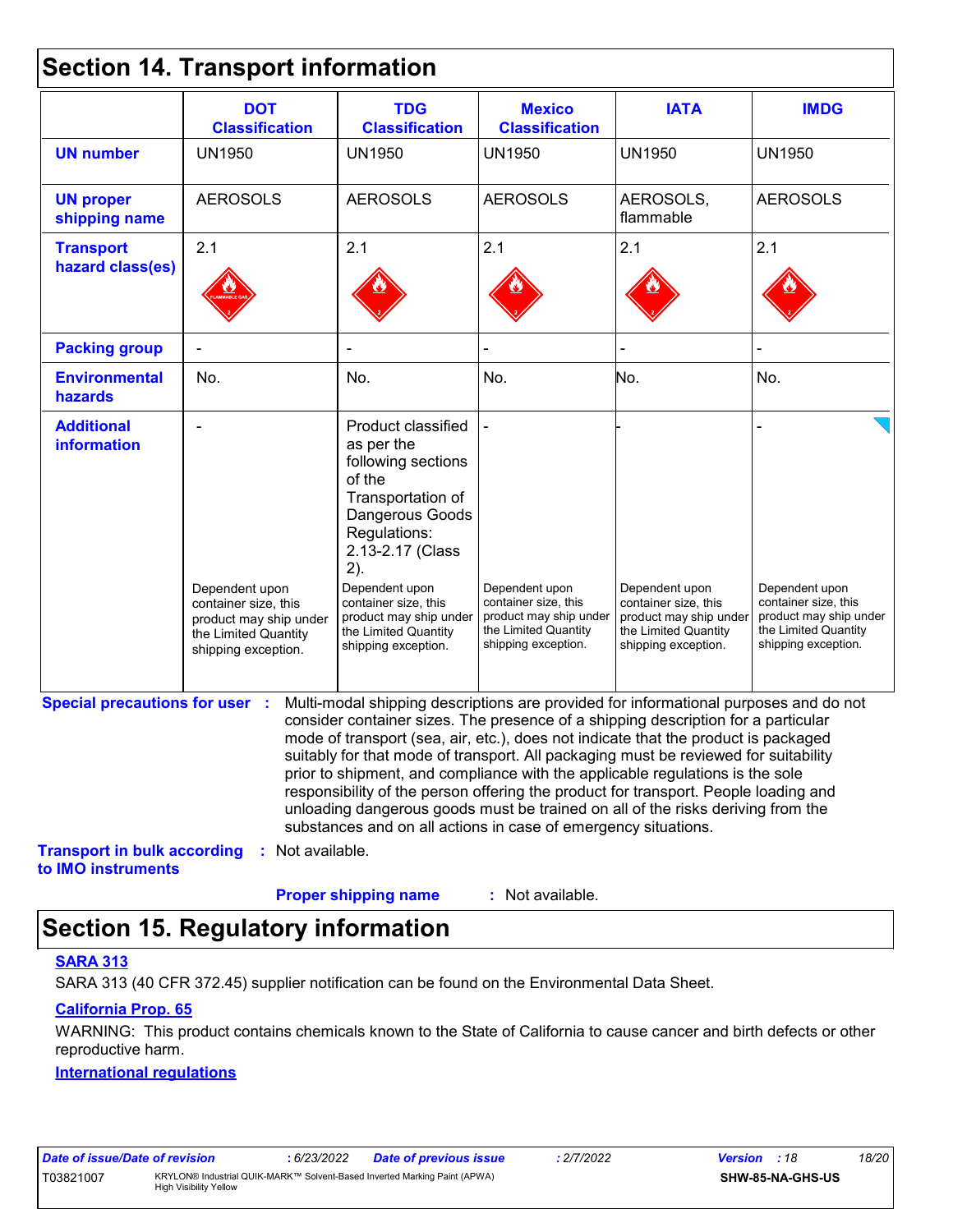### **Section 15. Regulatory information**

| <b>International lists</b> | : Australia inventory (AIIC): Not determined.                |
|----------------------------|--------------------------------------------------------------|
|                            | China inventory (IECSC): Not determined.                     |
|                            | Japan inventory (CSCL): Not determined.                      |
|                            | Japan inventory (ISHL): Not determined.                      |
|                            | Korea inventory (KECI): Not determined.                      |
|                            | New Zealand Inventory of Chemicals (NZIoC): Not determined.  |
|                            | Philippines inventory (PICCS): Not determined.               |
|                            | Taiwan Chemical Substances Inventory (TCSI): Not determined. |
|                            | Thailand inventory: Not determined.                          |
|                            | Turkey inventory: Not determined.                            |
|                            | Vietnam inventory: Not determined.                           |

### **Section 16. Other information**

**Hazardous Material Information System (U.S.A.)**

| <b>Health</b>           | 3 |
|-------------------------|---|
| <b>Flammability</b>     |   |
| <b>Physical hazards</b> | 3 |
|                         |   |

**The customer is responsible for determining the PPE code for this material. For more information on HMIS® Personal Protective Equipment (PPE) codes, consult the HMIS® Implementation Manual.**

**Caution: HMIS® ratings are based on a 0-4 rating scale, with 0 representing minimal hazards or risks, and 4 representing significant hazards or risks. Although HMIS® ratings and the associated label are not required on SDSs or products leaving a facility under 29 CFR 1910.1200, the preparer may choose to provide them. HMIS® ratings are to be used with a fully implemented HMIS® program. HMIS® is a registered trademark and service mark of the American Coatings Association, Inc.**

**Procedure used to derive the classification**

| <b>Classification</b>                                                 | <b>Justification</b>  |
|-----------------------------------------------------------------------|-----------------------|
| FLAMMABLE AEROSOLS - Category 1                                       | On basis of test data |
| GASES UNDER PRESSURE - Compressed gas                                 | Calculation method    |
| SKIN CORROSION/IRRITATION - Category 2                                | Calculation method    |
| SERIOUS EYE DAMAGE/ EYE IRRITATION - Category 2A                      | Calculation method    |
| <b>CARCINOGENICITY - Category 1A</b>                                  | Calculation method    |
| TOXIC TO REPRODUCTION - Category 2                                    | Calculation method    |
| SPECIFIC TARGET ORGAN TOXICITY (SINGLE EXPOSURE) (Respiratory tract   | Calculation method    |
| irritation) - Category 3                                              |                       |
| SPECIFIC TARGET ORGAN TOXICITY (SINGLE EXPOSURE) (Narcotic effects) - | Calculation method    |
| Category 3                                                            |                       |
| SPECIFIC TARGET ORGAN TOXICITY (REPEATED EXPOSURE) - Category 2       | Calculation method    |
| <b>ASPIRATION HAZARD - Category 1</b>                                 | Calculation method    |

| : 6/23/2022 |
|-------------|
| : 6/23/2022 |
| : 2/7/2022  |
| : 18        |
|             |

| Date of issue/Date of revision |                         |
|--------------------------------|-------------------------|
| T03821007                      | <b>KRYLON®</b> Industri |

**History**